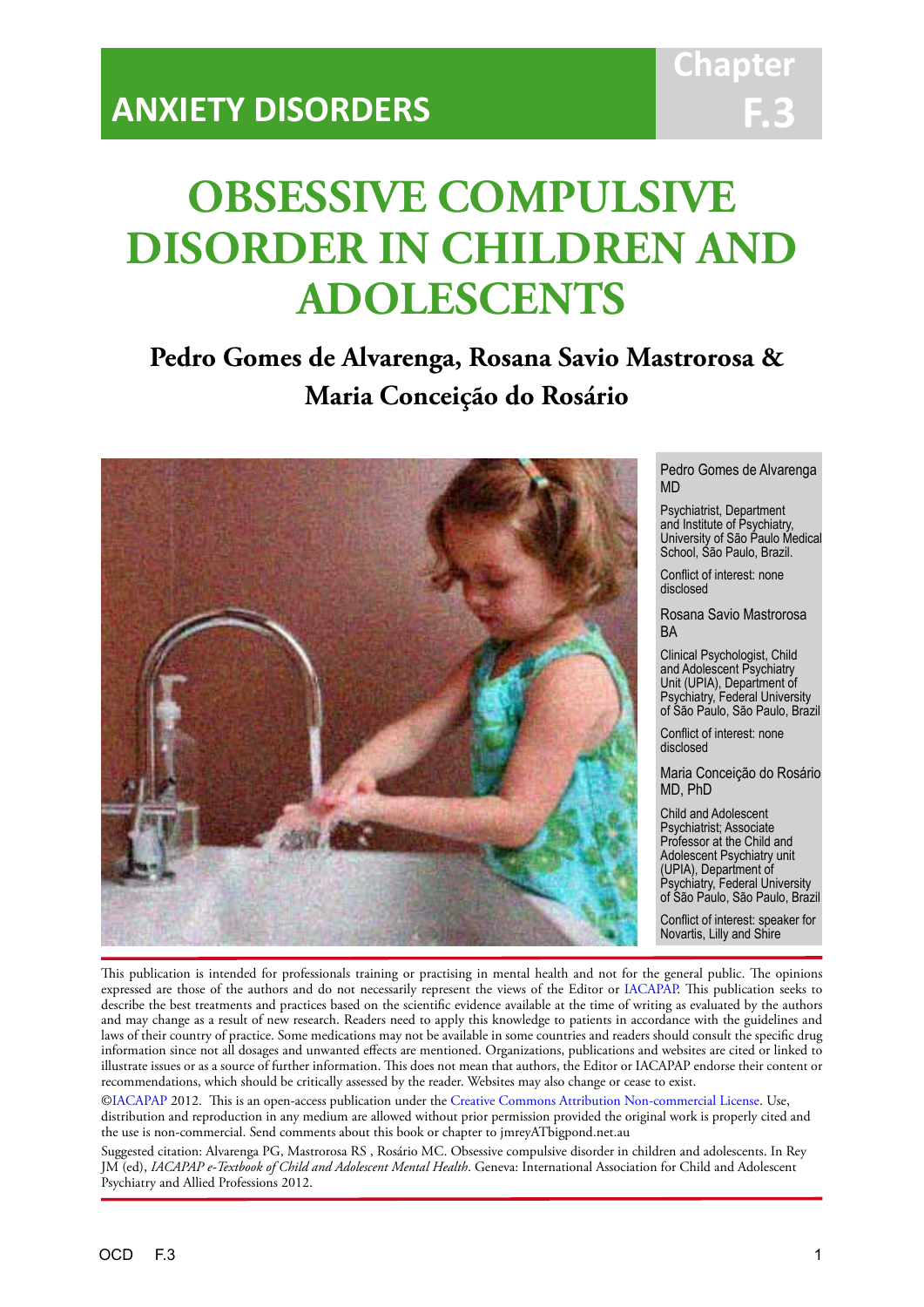**COMPULSIVE COMPULSIVE DISORTED IS A COMPUTER COMPUTER (Also computed as a common neuropsychiatric disorder characterized by the presence of obsessions and/or compulsions life (American Psychiatric Association, 2000). OCD** disorder characterized by the presence of obsessions and/or compulsions that are time consuming and cause distress or interference in the patient's independent of race, socioeconomic status or religion. Moreover, OCD has been estimated to cost approximately 8 billion dollars per year in the US (Hollander et al, 1998). Despite being frequent and disabling some studies suggest that almost 60% of OCD patients wait too long to seek treatment or do not receive treatment due to a lack of health professionals trained to identify OCD (Dell'Oso et al, 2007).

Pediatric OCD may resemble adult OCD but often presents particular clinical features. Recent studies support the idea that OCD is clinically and etiologically heterogeneous and that early-onset OCD may represent a unique subgroup (Miguel et al, 2005; Leckman et al, 2009). Furthermore, in 50% to 80% of OCD cases symptoms start before 18 years of age, which highlights the importance of understanding OCD as a developmental disorder (Kessler et al, 2005). The objective of this chapter is to present the more relevant issues on the evaluation and management of children and adolescents with OCD.

# **HISTORICAL OVERVIEW**

Obsessive-compulsive symptoms have been identified since the  $17<sup>th</sup>$ century. At that time, obsessions and compulsions were described as manifestations of religious melancholy and sufferers were considered to be "possessed" by outside forces. By the first half of the  $19<sup>th</sup>$  century, OCD shifted into the scientific field. Jean Dominique Esquirol, a French psychiatrist, was the first to describe in 1838 a medical disorder quite similar to contemporary OCD and classified it as a "monomania" (a kind of partial delusion). At the end of the  $19<sup>th</sup>$  century, OCD was classified as *neurasthenia*. As the 20<sup>th</sup> century began, both Sigmund Freud and Pierre Janet, a French psychologist, isolated OCD from neurasthenia. In 1903 Pierre Janet proposed that obsessional patients possessed an abnormal personality (called "psychastenia"), with features such as anxiety, excessive worrying and doubting, and described the successful treatment of compulsions and rituals with techniques that are similar to the ones used currently in behavioral therapy. Janet reported the case of a five-year old "psychastenic" boy with intrusive and repetitive thoughts. This is considered to be the first clinical description of pediatric OCD (for a review, see Alvarenga et al, 2007).

Currently, both the Diagnostic and Statistical Manual of Mental Disorders (DSM; American Psychiatric Association, 2000) and the International Classification of Diseases (ICD; World Health Organization, 1992) use the same diagnostic criteria for children, adolescents and adults, except that children are not required to have "insight". A revision of these classifications is taking place.

# **EPIDEMIOLOGY**

*Lifetime* prevalence of OCD is 1% to 3% making it one of the most prevalent neuropsychiatric disorders. OCD symptoms start before puberty in approximately one third to one-half of sufferers (Kessler et al, 2005). For instance, a study comprising 330 adult patients with OCD found that 49% presented their first symptoms before 11 years of age and 23% between 11 and 18 (de Mathis et al, 2009). In children and adolescents, OCD was considered to be rare until a study published in 1988 estimated a *one year* prevalence of 0.7% in the US (Flament et al, 1988). The more recent British child mental health survey reported a *point* prevalence of 0.25% among 5- to 15-year-olds; remarkably, most of the cases had never looked for treatment – similar to the results of adult epidemiological studies (Heyman et al, 2003).



Jean Dominique Esquirol, a French psychiatrist, was the first to describe in 1838 a medical disorder quite similar to contemporary OCD

#### **Impact of obsessive compulsive disorder**

- OCD is a common neuropsychiatric disorder
- Causes substantial suffering and disability
- Costs approximately 8 billion dollars per year in the US
- Onset in 50% to 80% of cases is before 18 years of age
- Almost 60% of patients remain with symptoms.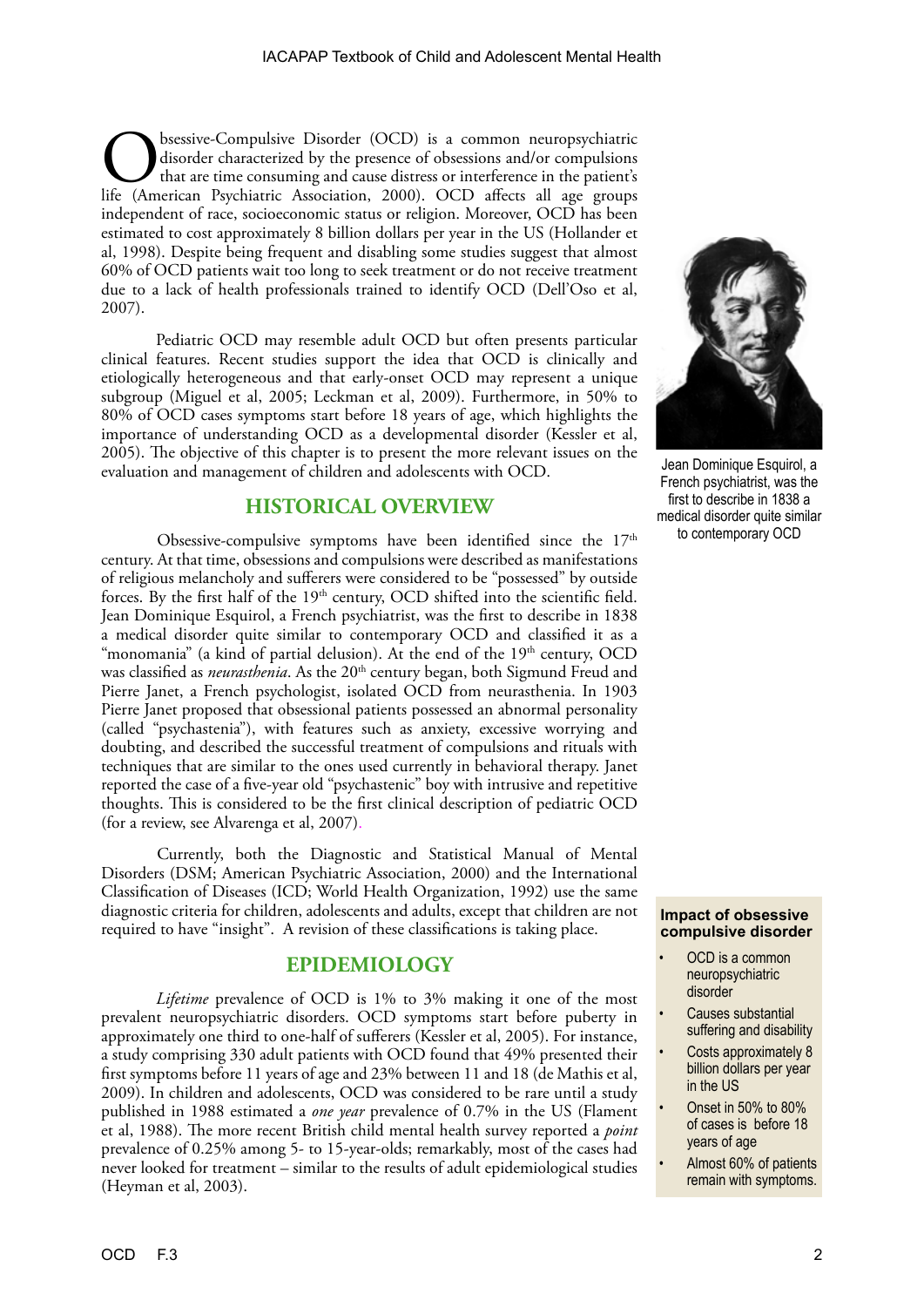The incidence of OCD has two peaks with different gender distributions; the first peak is in childhood, with symptoms mostly arising between 7 and 12 years of age and a male preponderance. The second peak occurs in early adulthood, at a mean age of 21 years and with a slight female majority (Geller et al, 1998).

# **CLINICAL FEATURES**

OCD is characterized by the presence of obsessions or compulsions that are time consuming (at least one hour per day), cause subjective distress or interfere with the patient's or the family's life. *Obsessions* are intrusive, unwanted ideas, images, fears, thoughts or worries that are experienced as uncomfortable, unpleasant, distressing or anxiety provoking. *Compulsions* are repetitive behaviors or mental acts performed to ignore, reduce or eliminate the anxiety or distress caused by the obsessive thoughts. Compulsions are usually executed according to certain rules the patient feels driven to follow (American Psychiatric Association, 2000). Obsessive compulsive symptoms vary considerably not only from patient to patient but also in the same patient over time. Despite this variation, some symptoms are more frequent than others and are described in Table F.3.1.

Even though there are many similarities in the clinical presentation across the lifespan, children and adolescents with OCD also show specific features. For instance, the younger the patient the higher is the probability of having compulsions without obsessions (Rosario-Campos et al, 2001). Children are also less likely to recognize their symptoms as ego dystonic, making them less willing to resist the urge to perform a compulsive behavior. Therefore, DSM-IV does not require children to have insight to qualify for the diagnosis. Children may also present *tic-like compulsions*, which may be confused with complex tics, mainly if the compulsions are simple rituals of touching (Rosario-Campos et al, 2005). In these cases, compulsions may be preceded or accompanied not only by obsessions but also by various types of sensory phenomena.

*Sensory phenomena* is a term used to define uncomfortable or disturbing sensations, perceptions, feelings or urges that either precede or accompany repetitive behaviors such as compulsions or tics. OCD patients might feel driven to repeat compulsions until they experience a sense of relief from these uncomfortable sensations. Sensory phenomena can be divided into physical and mental. Examples include sensations in the skin, "just-right" perceptions, and feelings of incompleteness (Rosario et al, 2008; 2009). For instance, people can "feel" an oily sensation on their hands and wash them repeatedly for this reason. Another person may feel "uncomfortable" with the way some objects are arranged on a shelf and may feel an urge to arrange them many times, until they look "just right". Evaluation of the presence and severity of sensory phenomena is relevant because some studies have reported that patients with early-onset and ticrelated OCD show more sensory phenomena and some report that these sensory phenomena cause even more distress than the compulsions.

#### **Age at onset**

So far, there is no consensus on how best to define age of onset; some authors define it as the age when symptoms began (Rosário-Campos et al, 2001) while others define it as the age when symptoms started to interfere with normal functioning (Tükel et al, 2005). Also, there is no agreement about the best cutoff age for the early-onset subtype; cut-offs at age 10, 14 or 18 years have been proposed (Rosario-Campos et al, 2001). A study of comorbidity in 330 OCD patients shed some light on this question; the authors reported that including age at onset in the analyses as a continuous variable was most informative and that 10 and 17 years were appropriate cut-offs for early and late onset subgroups respectively (de Mathis et al, 2008).



The Oxford Don, Robert Burton, reported a case in his compendium, the Anatomy of Melancholy (1621): "If he be in a silent auditory, as at a sermon, he is afraid he shall speak aloud and unaware, something indecent, unfit to be said."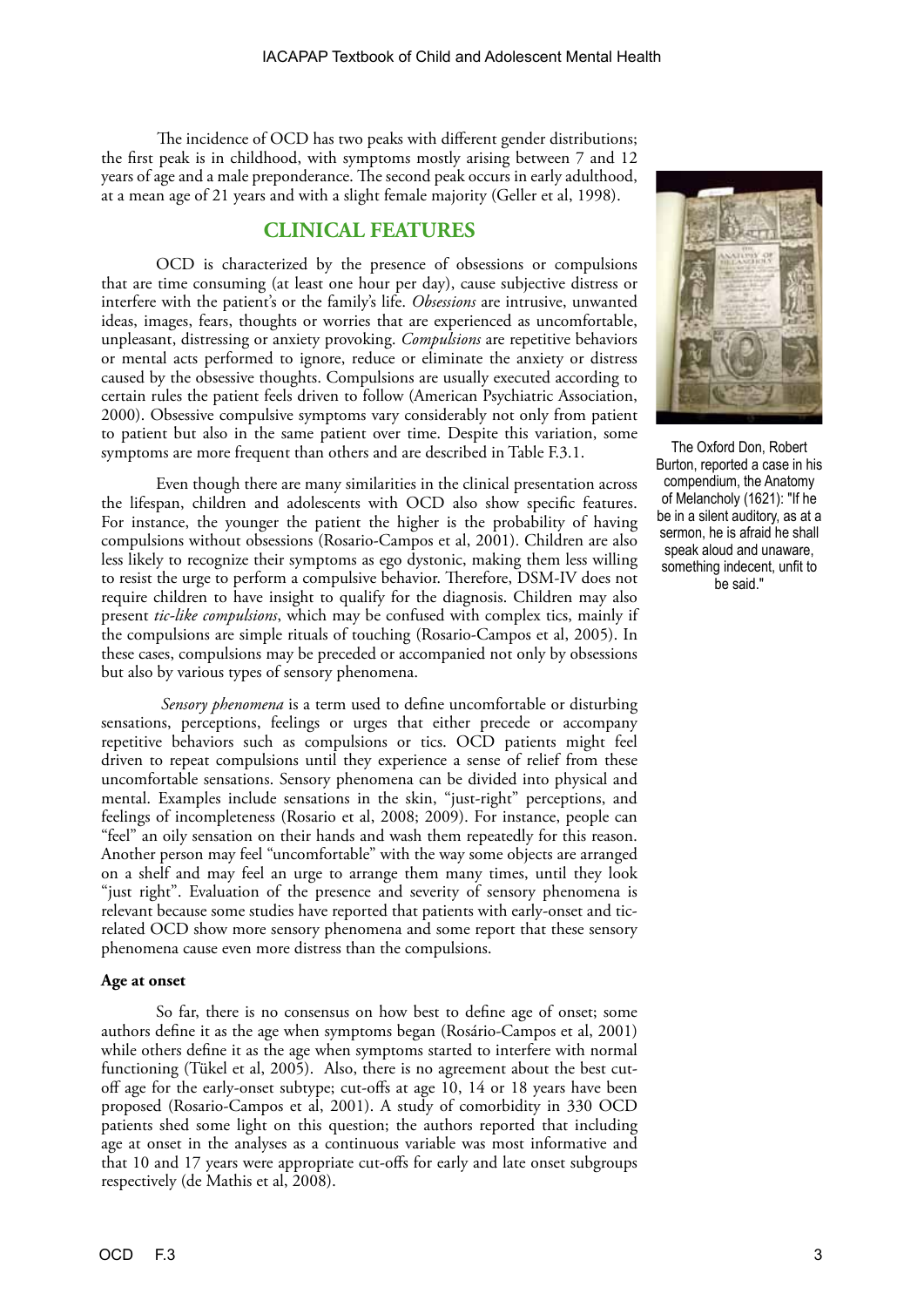Age at onset is important because there is emerging evidence that earlyonset OCD may represent a distinct subtype of the disorder. Previous research has shown that adults who report an early onset display greater severity and persistence of symptoms and may be less responsive to treatment. Moreover, early-onset has been associated with fewer obsessions, more tic-like compulsions, more sensory phenomena, and a higher rate of comorbid tic disorders (Rosario-Campos et al, 2001; de Mathis et al, 2009).

#### **Obsessive-compulsive symptom dimensions**

 Even though subdividing patients according to age of onset has proven to be useful in identifying more homogenous subgroups, a dimensional approach has proven to be of even greater value. Factor-analytic studies have reduced OCD symptoms to a few consistent and clinically meaningful dimensions: contamination/cleaning, obsessions/checking, symmetry/ordering, and hoarding (Mataix-Cols et al, 2005).

 These symptom dimensions, which are similar in all age groups (Bloch et al, 2008), can be understood as overlapping clinical features that may be continuous with "normal" worries first evident in childhood (Leckman et al, 2009), are temporally stable, and correlate with various genetic, neuroimaging and treatment response variables (Mataix-Cols et al, 2005).

For instance, some studies have reported that early-onset OCD patients show higher severity in the following symptom dimensions: aggressive obsessions and related compulsions; sexual and religious obsessions and related compulsions; and symmetry, ordering and arranging obsessions and compulsions (Rosário-Campos et al, 2005; Leckman et al, 2009).

### **Comorbidity**

Similar to adults with OCD, 60% to 80% of affected children and adolescents have one or more comorbid psychiatric disorders. Some of the most common are tic disorders, attention deficit hyperactivity disorder (ADHD), other anxiety disorders, mood and eating disorders (Geller, 2006).

The association between OCD and tic disorders is the most striking. OCD children have reported rates of tics ranging from 20% to 59%, compared to 9% and 6% in adolescents and adults, respectively. Similarly, 48% of early-onset adult OCD patients have tics or Tourette's syndrome, compared to 10% of those with a late-onset (Rosario-Campos et al, 2001). The impact of this association has led some to describe a "tic-related OCD" subgroup, characterized by a higher risk of transmission of both subclinical OCD and tics among first-degree relatives of OCD probands; higher male frequency; earlier age at onset; and a differential treatment response (Rosario et al, 2008).

Moreover, there is a group of disorders that seems to represent a clinical continuum (i.e., intrusive thoughts, anxiety and repetitive behaviors) and to share genetic and physiopathologic mechanisms with OCD. These disorders have been named obsessive-compulsive spectrum disorders and include OCD, body dysmorphic disorder, tic disorders, trichotillomania, and impulse control disorders (Bienvenu et al, 2012).

#### **Course and outcome**

The course of OCD is heterogeneous. The onset of symptoms can be abrupt or insidious, and content varies considerably from patient to patient. It is also frequent for symptoms to change over time, even though they often maintain a certain thematic consistency (Miguel et al, 2005).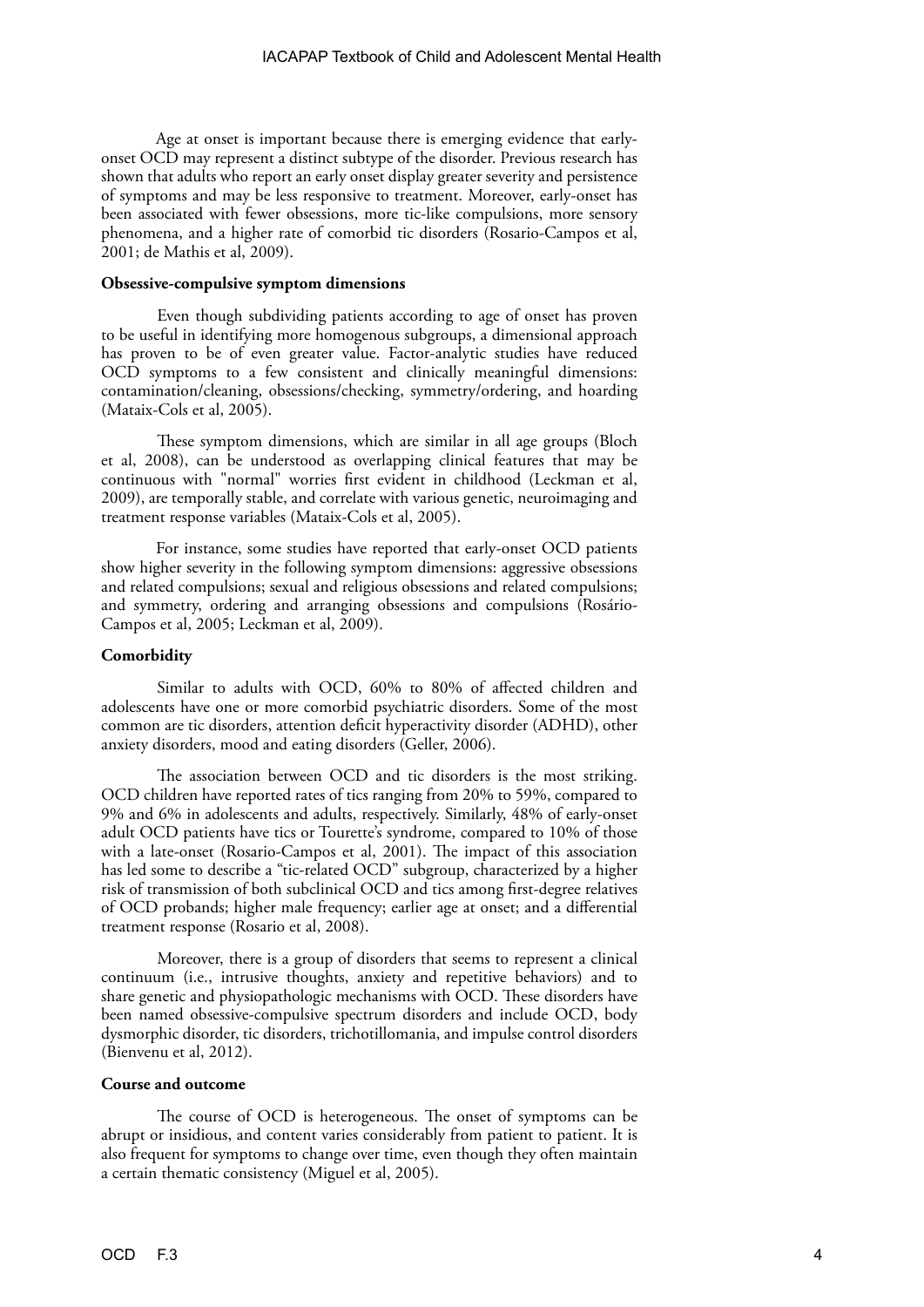| Table F.3.1 Common obsessions and compulsions                                                                                                                                                                                                                                                                                                                                                                                                                                                                                                        |                                                                                                                                                                                                                                                                                                                                                                                                                                                                                                                                                                                                                                                                      |  |  |  |
|------------------------------------------------------------------------------------------------------------------------------------------------------------------------------------------------------------------------------------------------------------------------------------------------------------------------------------------------------------------------------------------------------------------------------------------------------------------------------------------------------------------------------------------------------|----------------------------------------------------------------------------------------------------------------------------------------------------------------------------------------------------------------------------------------------------------------------------------------------------------------------------------------------------------------------------------------------------------------------------------------------------------------------------------------------------------------------------------------------------------------------------------------------------------------------------------------------------------------------|--|--|--|
| <b>OBSESSIONS</b>                                                                                                                                                                                                                                                                                                                                                                                                                                                                                                                                    | <b>COMPUSIONS OR RITUALS</b>                                                                                                                                                                                                                                                                                                                                                                                                                                                                                                                                                                                                                                         |  |  |  |
| Injury, violence, aggression or natural disaster:<br>Recurrent, anxious thoughts or images that they<br>may hurt themselves or other people (for example,<br>when in contact with sharp objects or next to a<br>window)<br>Fear of obeying aggressive impulses<br>$\bullet$<br>Fear of not performing certain rituals (usually<br>$\bullet$<br>checking or avoidance) and as a consequence<br>something bad may befall to people who are dear<br>and the consequent responsibility for that.                                                         | Checking or avoidancedue to Injury, violence,<br>aggression or natural d isaster obsessions:<br>Repeatedly checking doors, locks, stove, windows<br>Checking whether they injured themselves or other<br>$\bullet$<br>people<br>Verifying whether something bad did happen<br>Checking or taking other measures to prevent or avoid<br>harm coming to them or others<br>Need to repeat routine activities to prevent bad<br>consequences.                                                                                                                                                                                                                            |  |  |  |
| Sexual and Religious:<br>"Forbidden" or "improper" sexual thoughts, images,<br>or impulses<br>Extreme concern about sinning or doing something<br>$\bullet$<br>morally wrong, saying or doing something religiously<br>not acceptable                                                                                                                                                                                                                                                                                                                | Checking or avoidance due to sexual, religious, or<br>morality obsessions:<br>Making sure that they have not done anything wrong of<br>a sexual/ religious nature<br>Avoiding certain actions, people, places or objects to<br>٠<br>prevent sexual or religious obsessions and compulsions<br>from occurring<br>Need to repeat activities to prevent bad consequences<br>$\bullet$<br>Need to generate "good" thoughts to compensate for or<br>override "bad" thoughts<br>Silently counting, repeating phrases or praying                                                                                                                                            |  |  |  |
| Worries or preoccupations or a need for<br>symmetry, order and arranging:<br>Need for things to be symmetrical or balanced<br>Need for things to be perfect, exact or "just-right"                                                                                                                                                                                                                                                                                                                                                                   | Repetition, order, arranging<br>Arranging objects many times until they are<br>symmetrically aligned or matched<br>Counting objects like ceiling or floor tiles, books in a<br>$\bullet$<br>bookcase, nails in a wall, or even grains of sand on the<br>beach<br>Straightening paper and pens on a desktop or books in<br>a bookcase<br>Touching or doing something on the right side followed<br>by the compulsion to touch or do the same thing on the<br>left side                                                                                                                                                                                                |  |  |  |
| Contamination; obsessed about getting ill or<br>injured as a result of:<br>Dirt or germs<br>$\bullet$<br>Bodily waste or fluids (like vomit, urine, feces or<br>$\bullet$<br>saliva)<br>Environmental contaminants (like asbestos,<br>radiation, or toxic waste)<br>Insects or animals<br>٠<br>Sticky substances or residues<br>٠<br>Household items or other inanimate objects<br>Collecting and hoarding:<br>Fear of getting rid of unimportant objects believing<br>they will be needed in the future<br>Inability to decide throwing things away | Checking, avoidance or repetition, excessive or<br>ritualized:<br>Cleaning or washing of body parts or objects<br>Showers, baths, and other bathroom routines, which<br>need to be done in a certain order<br>Excessive use of toilet tissue<br>Compulsion to perform the whole process again if the<br>sequence of washing or cleaning is interrupted<br>Avoidance of touching objects, animals or people<br>because they may be dirty or contaminated<br>Hoarding or collecting:<br>Rooms filled with old newspapers, notes, cans, paper<br>towels, wrappers or empty bottles<br>Picking up objects or trash from the street or from<br>$\bullet$<br>garbage cans. |  |  |  |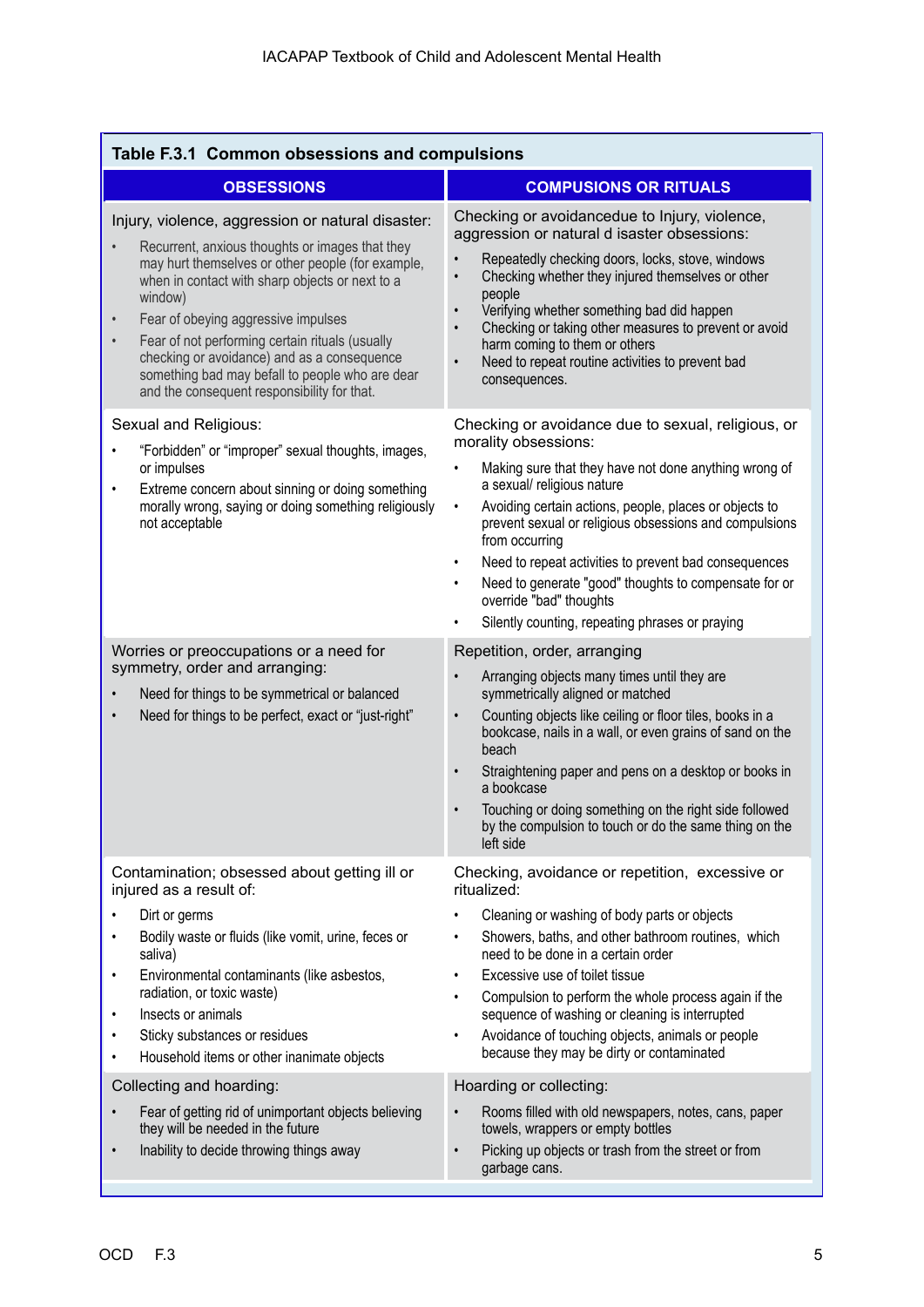Similar to what happens in adults, a long time may elapse until the diagnosis is made and treatment started. Studies have reported an average of 2.5 years from the onset of symptoms to diagnosis in the US (Geller et al, 2006) and even longer in Germany (Walitza et al, 2011). One of the reasons for this delay is secrecy. Patients often feel ashamed or guilty about their symptoms or behaviors and conceal them until they interfere with their daily functioning. Mild or moderate cases may only be diagnosed through indirect signs like an increase in the time needed to complete school tasks, isolation, or severely chapped skin as a result of washing compulsions (Rosario et al, 2008). In other cases, symptoms may resemble normal childhood routines. In fact, some repetitive behaviors may be normal in some developmental stages. Young children engage in a significant amount of ritualistic, repetitive, and compulsive-like activities that appear to be part of their normal behavioral repertoire; they often have a rigid routine at bedtime, mealtimes and at school. Various aspects of children's ritualistic and compulsivelike behaviors have been associated with children's fears and phobias. Therefore, OCD could be conceptualized as a pathological condition with continuity with normal behaviors during different developmental periods (Evans et al, 2002).

A 9-year longitudinal study assessing 145 children and adolescents with OCD revealed that the most common diagnoses at follow-up were generalized anxiety disorder (25%), followed by depressive disorders (16%) and a tic disorders (16%). Approximately two-thirds rated themselves as very much or much improved in relation to their OCD. Almost half (49%) of the participants reported that they needed further treatment. The largest predictor of persistence of OCD at followup in this sample was duration of the illness. Severity at baseline did not predict persistence. The impact of OCD on functional impairment and quality of life was mild to moderate (Micali et al, 2010). These findings suggest that pediatric OCD is a chronic or relapsing/remitting disorder that has long-term treatment implications. Other studies have shown that some children become subclinical over time (Stewart et al, 2004) and that children have a very favorable outcome when treated early (AACAP, 2012).



Click on the picture to view a general description of CBT (06:07)

# **Clinical assessment**

Considering the secrecy surrounding OCD symptoms, it is important for family members to pay attention to early signs of ritualistic behaviors becoming troublesome. Table F.3.2 lists some questions that may help screening for OCD.

# **Table F.3.2 Screening questions to help in the identification of obsessive compulsive symptoms**

#### **Has your child ever shown:**

- Concerns about catching a disease after touching something or unduly worrying about dirt, leading to repetitive hand washing?
- A preoccupation with ordering or arranging things so much so that it interferes with normal life of schooling?
- A need for things to look, feel or sound "just right"?
- Excessive worries, fears or concerns with aggressive, sexual or religious thoughts?
- An excessive need to collect or hoard objects?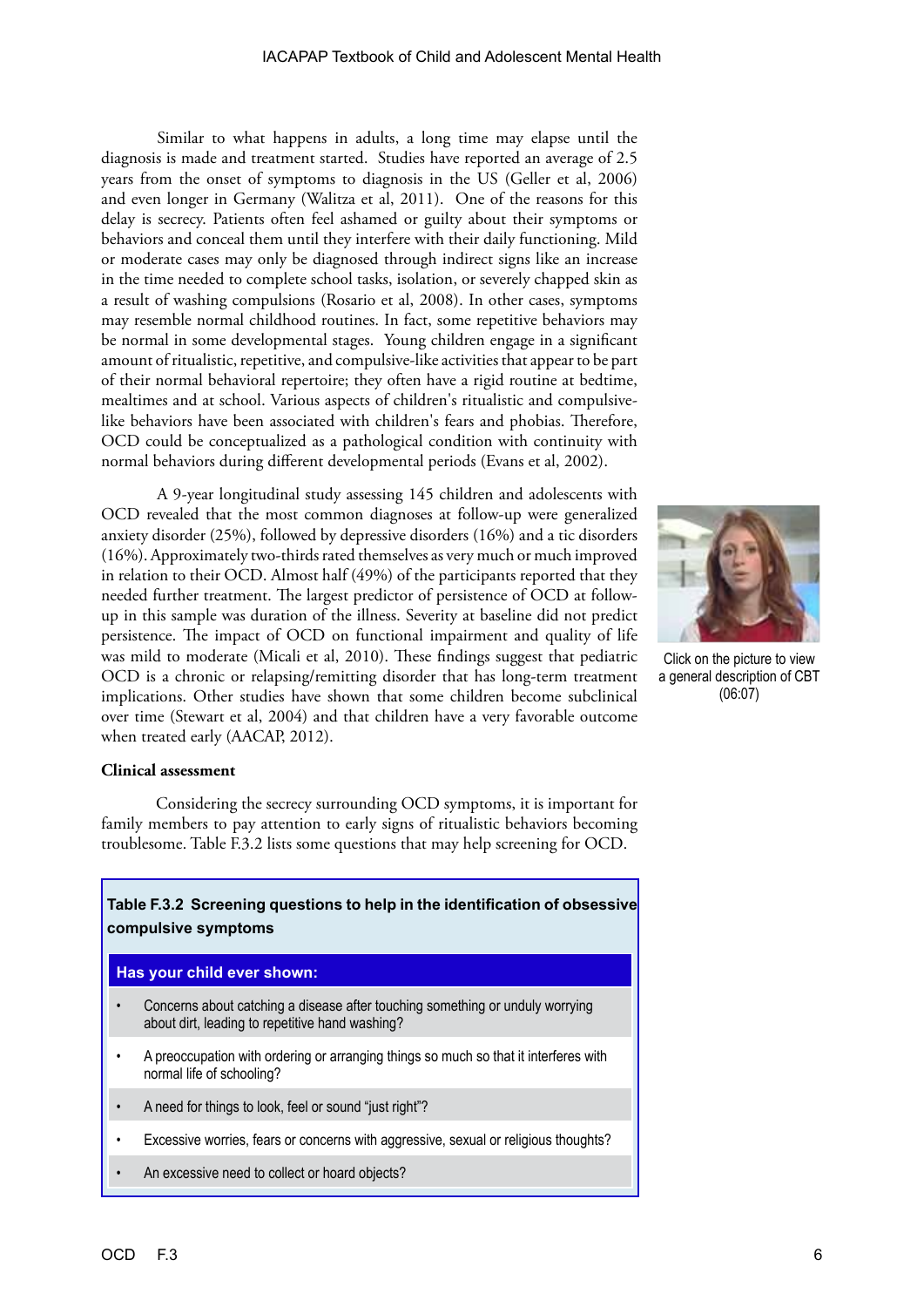| Table F.3.3 Scales used in the evaluation of OCD patients                                                     |                                                                        |                                                                                                                                  |                                                                      |                                                                      |                                                                   |
|---------------------------------------------------------------------------------------------------------------|------------------------------------------------------------------------|----------------------------------------------------------------------------------------------------------------------------------|----------------------------------------------------------------------|----------------------------------------------------------------------|-------------------------------------------------------------------|
|                                                                                                               | <b>CY-BOCS</b>                                                         | <b>DYBOCS</b>                                                                                                                    | <b>YGTSS</b>                                                         | <b>USP-SPS</b>                                                       | <b>FAS</b>                                                        |
| Author (Year)                                                                                                 | Scahill et al<br>(1997)                                                | Rosario-Campos<br>et al (2006)                                                                                                   | Leckman et al<br>(1989)                                              | Rosario et al<br>(2008)                                              | Calvocoressi et al<br>(1999)                                      |
| Aims                                                                                                          | Assess<br>presence and<br>severity of<br>obsessions and<br>compulsions | Assess presence<br>and severity of<br>OCD symptom<br>dimensions                                                                  | Assess<br>presence and<br>severity of tics                           | Assess<br>presence<br>and severity<br>of sensory<br>phenomena        | Assess levels<br>of family<br>accommodation                       |
| Administration<br>time                                                                                        | 15 minutes<br>(excluding<br>time to go<br>over symptom<br>checklist)   | 10 minutes for<br>each dimension<br>or 15 minutes for<br>overall severity<br>(excluding time to<br>go over symptom<br>checklist) | 20 minutes<br>(excluding<br>time to go<br>over symptom<br>checklist) | 20 minutes<br>(excluding<br>time to go<br>over symptom<br>checklist) | 20 minutes<br>(excluding time to<br>go over symptom<br>checklist) |
| Self-report                                                                                                   | No                                                                     | No                                                                                                                               | No                                                                   | No                                                                   | No                                                                |
| Valid and<br>reliable                                                                                         | Yes                                                                    | Yes                                                                                                                              | Yes                                                                  | Yes                                                                  | Yes                                                               |
| Clinically useful                                                                                             | Yes                                                                    | Yes                                                                                                                              | Yes                                                                  | Yes                                                                  | Yes                                                               |
| Useful for<br>research                                                                                        | Yes                                                                    | Yes                                                                                                                              | Yes                                                                  | Yes                                                                  | Yes                                                               |
| Available in<br>languages other<br>than English                                                               | Yes                                                                    | Yes                                                                                                                              | Yes                                                                  | Yes                                                                  | Yes                                                               |
| CYBOCS: Children's Yale-Brown Obsessive-Compulsive Scale; DYBOCS: Dimensional Yale-Brown Obsessive-Compulsive |                                                                        |                                                                                                                                  |                                                                      |                                                                      |                                                                   |

Scale; USP-SPS: University of São Paulo Sensory Phenomena Scale; YGTSS: Yale Global Tic Severity Scale; FAS: Family Accommodation Scale.

When OCD is suspected, a comprehensive clinical evaluation – including detailed interviews with parents and, if possible teachers – is required in order to assess the compulsions, obsessions and sensory phenomena. In younger children, OCD features might appear subtly during play activities or drawing. It is vital to differentiate between obsessive compulsive symptoms and normal childhood ritualistic behavior, typical of specific developmental phases, such as mealtime or bedtime rituals. In this regard, detailed information about degree of distress, impairment and time consumed performing rituals should provide enough data to decide whether or not treatment is warranted. Moreover, it is also important to assess insight and the family's perception of the symptoms, as well as how family members deal with the patient.

Rating scales are useful to obtain detailed information regarding OCD symptoms, tics, and other aspects relevant to the diagnosis. Scales are also used to assess severity at baseline and to evaluate improvement in a more objective way during follow up treatment. Some of these instruments are listed on Table F.3.3, which are in the public domain and can be obtained from the authors upon request.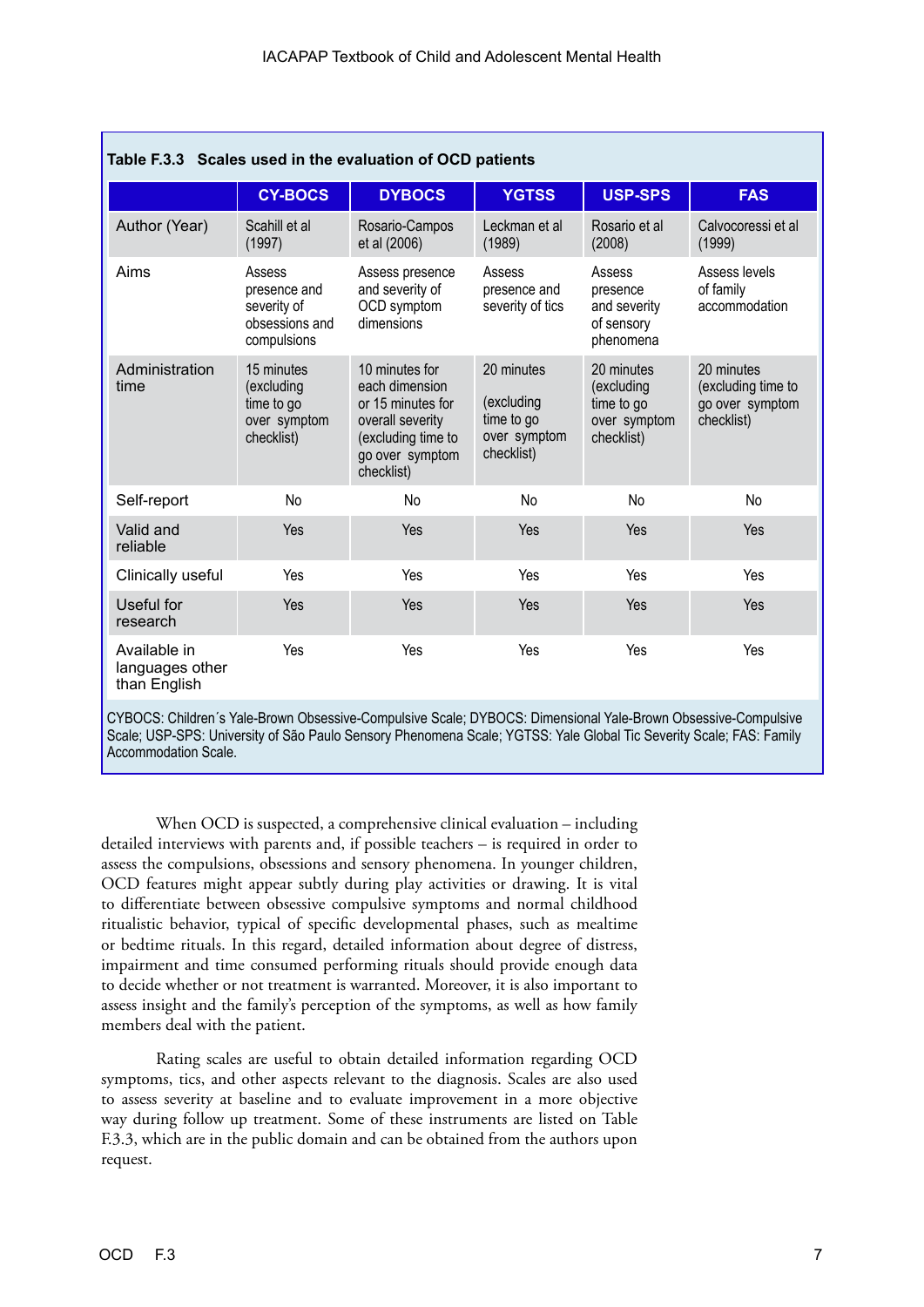# **ETIOLOGICAL FACTORS**

Factors that increase the risk of OCD are summarized in Table F.3.4 .

# **Genetic**

Contrary to what was believed for many years − that OCD was essentially an environmentally caused illness − twin, family, segregation and linkage studies have shown that OCD runs in families and this is largely accounted for by genetic factors, with heritability in the range of 45% to 65% (van Grootheest et al, 2005). Genetic-family studies have shown that the earlier the onset of OCD symptoms in the probands the higher the risk for first-degree family members to have obsessive compulsive symptoms, OCD, tics or Tourette's disorder (Rosario-Campos et al, 2005). Conversely, twin studies have shown that concordance rates for monozygotic twins are significantly higher than for dizygotic twins. Considering that concordance rates are not 100%, genetic studies also demonstrate that nongenetic factors are also important in the etiology of OCD.

Genetic linkage studies have identified regions of the genome likely to contain susceptibility loci for OCD on chromosomes 1q, 3q, 6q, 7p, 9p, 10p, and 15q. Many candidate gene studies have been conducted, mostly focusing on serotonergic, glutamatergic and dopaminergic genes although without conclusive findings so far. Among all the polymorphisms that have been studied, some relevant findings involve glutamatergic expression and have been correlated with repetitive behaviors in humans and rodents (Miguel et al, 20005; AACAP, 2012).

#### **Non-genetic**

In predisposed subjects, environmental factors, such as emotional stress and traumatic brain injury may trigger OCD. Excessive weight gain during gestation; prolonged labor; preterm birth; and jaundice have been associated with the expression of OCD later in life (Vasconcelos et al, 2007).

| Table F.3.4 Factors that increase the risk of OCD |                                                                                                                                                                                                                                                                                                                                     |  |  |  |
|---------------------------------------------------|-------------------------------------------------------------------------------------------------------------------------------------------------------------------------------------------------------------------------------------------------------------------------------------------------------------------------------------|--|--|--|
| <b>Genetic</b>                                    | Family members with obsessive compulsive symptoms, OCD<br>or tics<br>Promising candidate genes: SLC1A1 and SAPAP                                                                                                                                                                                                                    |  |  |  |
| <b>Family</b>                                     | Family history of OCD or OCD spectrum disorders (e.g., tic<br>disorders, tricotillomania, body dysmorphic disorder)<br>High familial accommodation to obsessive-compulsive<br>symptoms                                                                                                                                              |  |  |  |
| <b>Individual</b>                                 | Presence of obsessive-compulsive symptoms and subclinical<br>OCD<br>Neuropsychological abnormalities (global cognitive deficits,<br>mental inflexibility, visual spatial deficits, impaired motor skills)<br>Comorbid psychiatric disorders (e.g., Tourette's syndrome)                                                             |  |  |  |
| Environmental                                     | Prenatal, perinatal and postnatal factors, e.g., excessive<br>٠<br>weight gain during gestation; prolonged labor; preterm birth;<br>jaundice emotional stress, traumatic brain injury, exposure to<br>substances (alcohol, cocaine, stimulants, and hormones) in<br>early pregnancy<br>Streptococcal infections and rheumatic fever |  |  |  |

# **Family accommodation**

- Parents (and other relatives) facilitate or participate in children obsessive-compulsive symptoms
- Family accommodation reinforces symptoms and is associated with poor outcome
- **Examples of family** accommodation include among others parents answering doubting questions repetitively; not interrupting or limiting time-consuming washing tasks; helping children in ordering or hoarding rituals.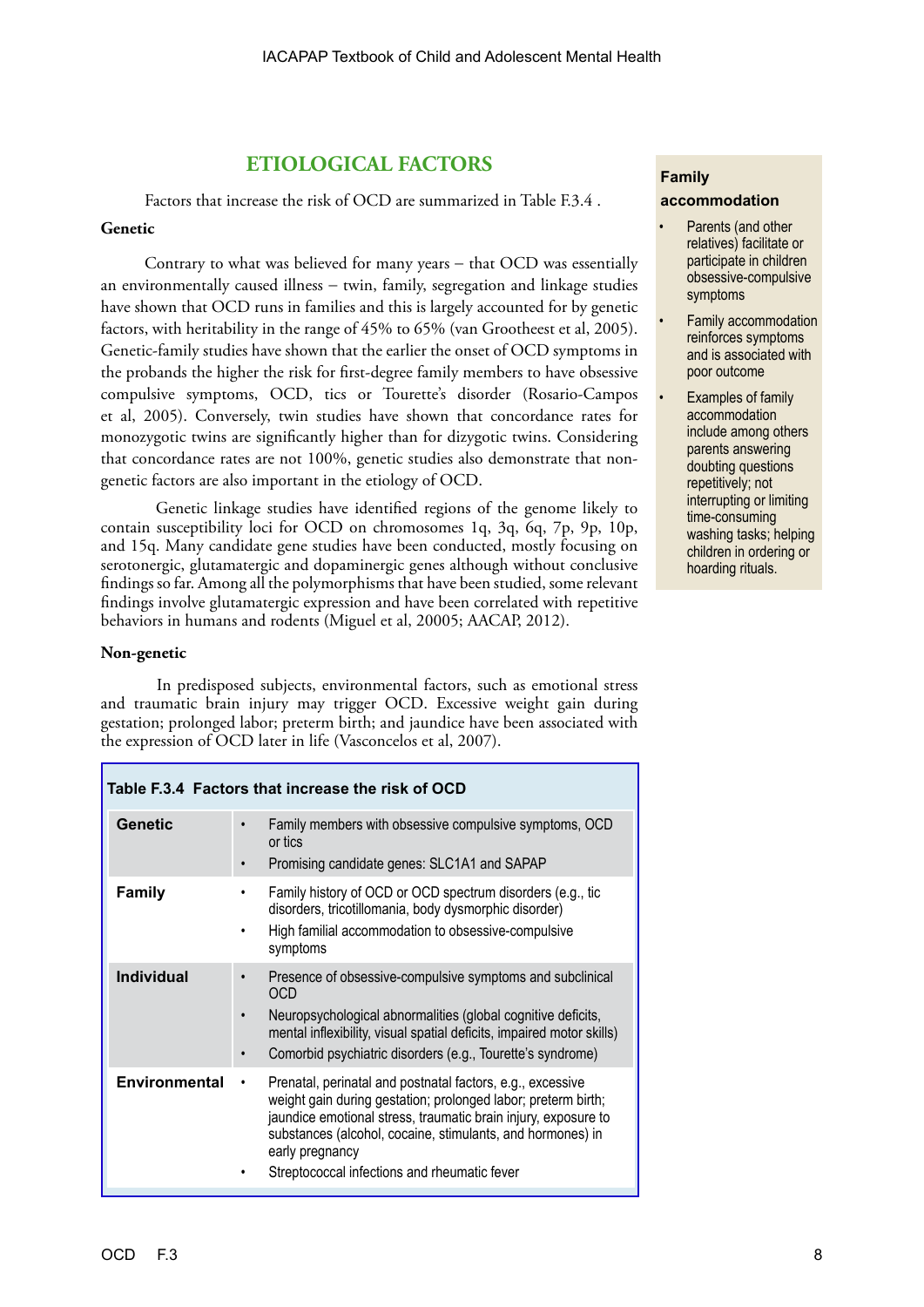#### *Group A β-hemolytic streptococcal (GABHS) infection*

The association between GABHS infection and rheumatic fever (a systemic autoimmune disease triggered by GABHS infection) and the onset or worsening of OCD or tics has received considerable attention during the last two decades. It is hypothesized that a GABHS infection in a susceptible host initiates the production of autoantibodies that cross-react with the cellular components of the basal ganglia (Mercadante et al, 2005**)**. This hypothesis, which applies only to a small proportion of children who develop OCD, is supported by neuroimaging and immunological findings. OCD and other neuropsychiatric disorders are more common than expected in first degree relatives of rheumatic fever probands (Hounie et al, 2007).

# **Familial factors**

Another important non genetic factor is the family. Younger children are more prone to involve relatives in their rituals, leading to higher levels of family accommodation. While some try to stop the child from performing the rituals, others "accommodate" or even reinforce the symptoms (Amir et al, 2000; McKay et al, 2006).

#### **Neurobiological substrates**

It has been hypothesized that there is a dysregulation of fronto-corticostriato-thalamic circuits in OCD patients. Functional neuroimaging studies have shown that the orbitofrontal cortex, anterior cingulate and striatum are hyper activated in OCD patients and that this activation decreases after treatment (Friedlander et al, 2006**;** Rotge et al, 2008).

Neuropsychological tests have found deficits in mental flexibility and motor skills, visuospatial abilities, and some forms of executive functioning in individuals with obsessive compulsive symptoms and OCD (Mataix-Cols et al, 2008). Some of these deficits have also been found in first-degree relatives of OCD patients (Chamberlain et al, 2005). It has been suggested that some neuropsychological changes observed in childhood, such as deficits in visuospatial abilities, may be an early indication of risk for the development of OCD in adulthood (Grisham et al, 2009).

The serotonergic system seems to be involved in the pathophysiology of OCD − many trials have demonstrated a decrease in symptoms with the use of serotonergic drugs (Bloch et al, 2006). Peripheral serotonergic alterations are frequently observed in adolescents and adults with OCD (Delorme et al, 2005). Beyond the monoamine systems, some researchers suggest that oxytocin may also play a role (Leckman & Herman, 2002).

# **TREATMENT**

Before starting treatment it is extremely important to take into consideration some relevant issues such as the correct identification of the most troublesome OCD symptoms, how long the patient has had the illness, impact on the patient's life and difficulties working with the family (Table F.3.5). A thorough assessment, involving both the patient, family members and school, is extremely important. Another important issue is an accurate assessment of comorbid conditions that usually accompany OCD. Comorbid conditions, if not evaluated or detected, can complicate treatment (Rosario et al, 2008).

Similar to the treatment recommendations for adults, treatment of OCD in children and adolescents relies on cognitive behavioral therapy (CBT), medication and psychoeducation. Both selective serotonin reuptake inhibitors (SSRIs) and CBT have been systematically studied and empirically shown to be useful in the treatment of children and adolescents with OCD.



Freud believed that OCD was the patient's maladaptive response to conflicts between unacceptable, unconscious sexual or aggressive id impulses and the demands of conscience and reality, regressing to concerns about control and to modes of thinking characteristic of the anal-sadistic stage of psychosexual development: ambivalence, which produced doubting, magical thinking, and superstitious compulsive acts.

#### **OCD treatment guidelines**

[NICE: Obsessive compulsive](www.nice.org.uk/CG31)  [disorder \(OCD\) and body](www.nice.org.uk/CG31)  [dysmorphic disorder \(BDD\)](www.nice.org.uk/CG31)  (CG31) ([November 2005\)](www.nice.org.uk/CG31)

[AACAP: Practice parameter](http://www.aacap.org/galleries/PracticeParameters/JAACAP_OCD_Jan_2012.pdf)  [for the assessment and](http://www.aacap.org/galleries/PracticeParameters/JAACAP_OCD_Jan_2012.pdf)  [treatment of children and](http://www.aacap.org/galleries/PracticeParameters/JAACAP_OCD_Jan_2012.pdf)  [adolescents with obsessive](http://www.aacap.org/galleries/PracticeParameters/JAACAP_OCD_Jan_2012.pdf)  [compulsive disorder \(January](http://www.aacap.org/galleries/PracticeParameters/JAACAP_OCD_Jan_2012.pdf) [2012\)](http://www.aacap.org/galleries/PracticeParameters/JAACAP_OCD_Jan_2012.pdf)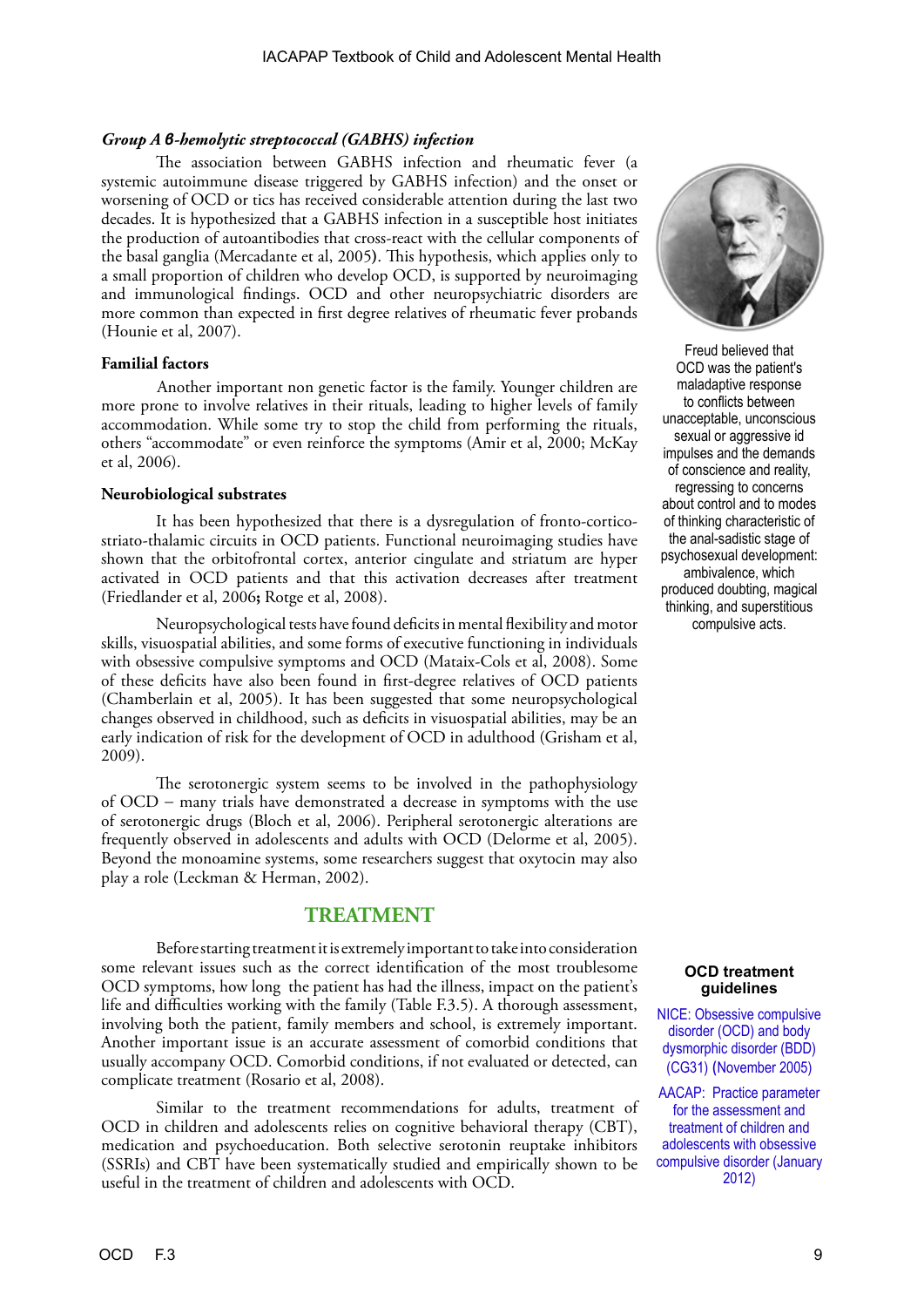| Table F.3.5      |  |  |  | Issues that need to be clarified during assessment and |  |
|------------------|--|--|--|--------------------------------------------------------|--|
| before treatment |  |  |  |                                                        |  |

| Age of onset                                                                  |           | Age when symptoms were first noticed by the<br>patient or family                                                                                                       |
|-------------------------------------------------------------------------------|-----------|------------------------------------------------------------------------------------------------------------------------------------------------------------------------|
| Degree of suffering,<br>impairment and time<br>consumed performing<br>rituals | ٠         | Important to distinguish OCD from transient<br>obsessive or compulsive behaviors seen in the<br>course of normal development.<br>Rating scales might aid in this task. |
| Insight                                                                       |           | Poor insight is common in pediatric patients                                                                                                                           |
| Presence of sensory<br>phenomena                                              |           | Mental or physical premonitory urges often<br>occur instead of obsessions.                                                                                             |
| Family attitude towards the<br>illness                                        | $\bullet$ | Excessive criticism or high levels of<br>accommodation of symptoms are associated<br>with poorer outcome                                                               |
| Are there comorbid<br>disorders?                                              | ٠         | Evaluate for the presence of comorbid<br>conditions (e.g., anxiety disorders, mood<br>disorders, tic disorders, ADHD, alcohol and<br>other substance use disorders).   |
| History of psychiatric<br>disorder in the family                              |           | Are family members affected with OCD or other<br>psychiatric disorders?                                                                                                |

# **Non-pharmacological treatment**

CBT is the only psychological therapy shown to be effective in the treatment of childhood OCD (Rosario et al, 2008). Treatment of pediatric OCD should preferably start with CBT for mild to moderate cases, or a combination of CBT and pharmacotherapy for more severe cases, or when CBT is not available (Abramowitz et al, 2005; O´Connor et al, 2006; Walsh & McDougle, 2011).

The CBT theory of OCD integrates behavioral theory with a cognitive framework and has shown significant efficacy especially when in combination with exposure, response prevention, and cognitive restructuring. A meta-analysis has shown mean effect sizes of CBT up to 1.45 (confidence interval 0.68-2.22) despite the heterogeneity of the sample (Watson & Rees, 2008). Cognitive restructuring helps patients realize the influence of thoughts and beliefs on behavior (rituals and avoidance), the functional relationship between obsessions and rituals, and strategies to neutralize them while causing relief. The behavioral model uses exposure and response prevention techniques based on the relationship between obsessions and compulsions, with the purpose of weakening the association and the distress caused by them. It exposes the sufferers to the objects, people or situations they fear, and prevents them from performing the compulsion, in order to gradually reduce the anxiety level (Abramowitz et al, 2005). Cognitive and behavioral techniques complement each other and the power of one lies in its correct combination with the other (Barret et al, 2008; Williams et al, 2010).

# *Practical aspects in delivering CBT*

Most CBT treatment manuals for OCD recommend twelve to twentyfive sessions. The manuals usually suggest that therapists use the first one or two sessions to collect detailed information about the patient's symptoms, how the patient and the family deal with them, family environment, school performance and other relevant issues on the patient's functioning. As much *psychoeducation* as possible is also to be provided; this will involve detailed information about all

**CBT manuals and self-help books available for therapists and families interested in these techniques** (AACAP, 2012):

- *• Talking Back to OCD: The Program that Helps Kids and Teens Say "No Way" and Parents Say "Way to Go"* by John **March**
- *<u>Obsessive</u> Compulsive Disorders: A Complete Guide to Getting Well and Staying Well* by Fred Penzell
- *Freeing Your Child from Obsessive Compulsive Disorder* by Tamar Chansky
- *• What to do When your Child has Obsessive Compulsive Disorder: Strategies and Solutions*, by Aureen Pinto Wagner



Click on the picture to view a description of the UCLA OCD program (03:50)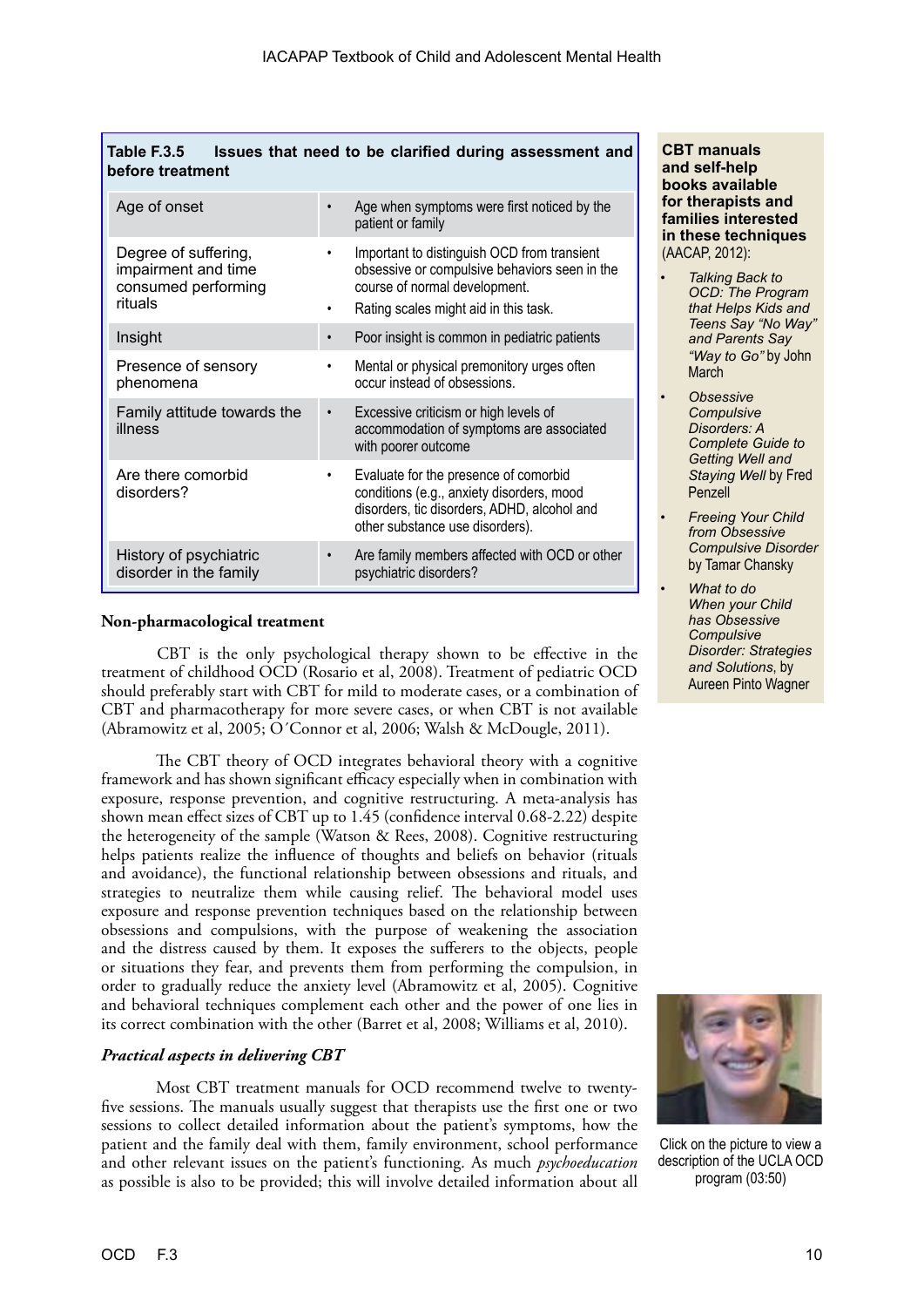aspects of the illness, including possible clinical symptoms, impact of comorbidity, treatment options, duration of illness and duration of treatment, the risks of family accommodation and how best to deal with a family member with OCD. Usually, a 50 minute CBT session includes a review of the goals, review of the previous week, provision of new information, therapist-assisted practice, homework for the coming week, and monitoring (Steketee, 1999).

The success of CBT depends on understanding the illness, the basis for the therapeutic activities and the cognitive processes implicated in the maintenance of the disorder. Clinical trials have shown that CBT has better outcomes when the people closest to the patient (parents, family members and teachers) are involved in treatment (Piacentini & Langley, 2004; Freeman et al, 2008). Family members may respond to the patient's symptoms by facilitating avoidance, assisting on ritualistic behaviors, or inadvertently participating in rituals (Calvocoressi et al, 1999; Barret et al, 2004; Freeman et al, 2008) described by some as *family accommodation* (Calvocoressi et al, 1999). High levels of family accommodation have been associated with symptom maintenance and poor outcome (Calvocoressi et al, 1999; Amir et al, 2000). Thus, parents must be included in the treatment (Freeman et al, 2008); in fact, parents often become co-therapists and administer treatment at home.

# **Pharmacological treatment**

For greatest efficacy, the combination of CBT with medication has been suggested as the treatment of choice for moderate and severe OCD (AACAP, 2012). The Pediatric OCD Treatment Study (POTS), a 5-year, 3-site outcome study designed to compare placebo, sertraline, CBT, and combined CBT with sertraline, concluded that the combined treatment (CBT+sertraline) was more effective than CBT or sertraline alone. The effect sizes for the combined treatment, CBT alone and sertraline alone were 1.4, 0.97and 0.67, respectively (Pediatric OCD Treatment Study, 2004). Remission rates for SSRIs alone are less than one third (Pediatric OCD Treatment Study, 2004; Franklin et al, 2011).

Selective serotonin reuptake inhibitors (SSRIs) are the first-line medication for OCD in children, adolescents and adults (AACAP, 2012). *Clomipramine*, a serotoninergic tricyclic agent, was the first medication proven to be effective in the treatment of OCD. Despite its efficacy (effect size: 0.85, confidence interval 0.32–1.39) (Watson & Rees, 2008), side effects – gastrointestinal, autonomic,

| disorder (adapted from Rosario et al. 2008). |                                               |                             |                                  |                                 |  |
|----------------------------------------------|-----------------------------------------------|-----------------------------|----------------------------------|---------------------------------|--|
| <b>Medication</b>                            | <b>FDA approved</b><br>for OCD<br>in children | <b>Minimum</b><br>age (FDA) | <b>Starting</b><br>dose (mg/day) | <b>Maximum</b><br>dose (mg/day) |  |
| Clomipramine                                 | <b>Yes</b>                                    | 5                           | 12.5 to 25                       | 300                             |  |
| Fluoxetine                                   | Yes                                           | 8                           | 2,5 to 10                        | 80                              |  |
| Sertraline                                   | <b>Yes</b>                                    | $6\phantom{1}$              | 12,5 to 25                       | 200                             |  |
| Fluvoxamine                                  | Yes                                           | 8                           | 12,5 to 50                       | 300                             |  |
| Paroxetine                                   | <b>Yes</b>                                    | 8                           | 2,5 to 10                        | 60                              |  |
| Citalopram                                   | <b>No</b>                                     | N/A                         | 2,5 to 10                        | 60                              |  |
| Escitalopram                                 | <b>No</b>                                     | N/A                         | $2,5$ to 10                      | 30                              |  |
| N/A: not applicable.                         |                                               |                             |                                  |                                 |  |

# **Table F.3.6 Medications effective for the treatment of pediatric obsessive-compulsive disorder (adapted from Rosario et al, 2008)***.*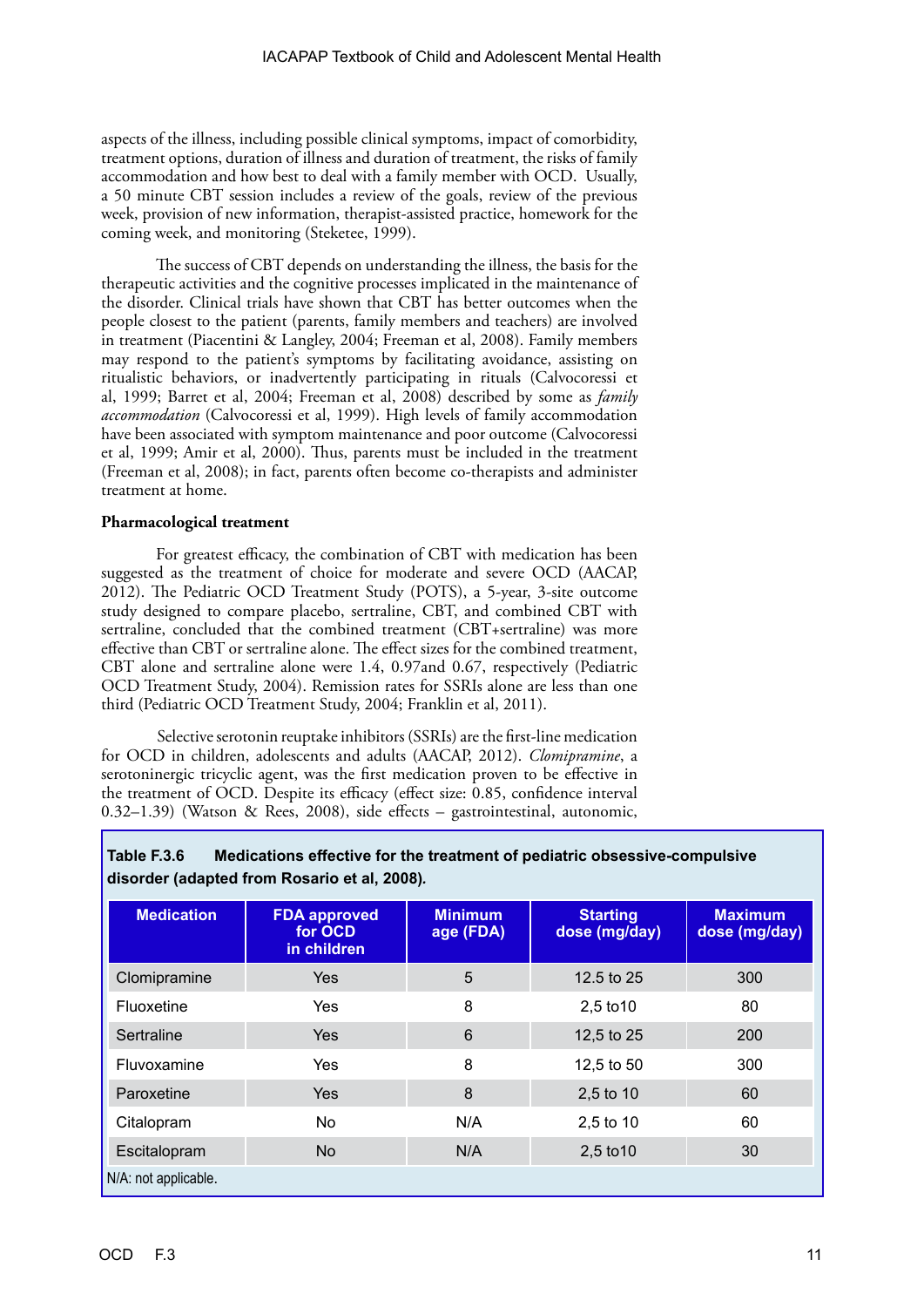hepatic and, particularly, cardiac conduction problems – limit the clinical use of clomipramine, especially in children and adolescents. For instance, prescribing clomipramine requires electrocardiographic evaluation at baseline and follow up (Mancuso et al, 2010; AACAP, 2012).

Well-designed clinical trials have demonstrated the efficacy and safety of the SSRIs fluoxetine, sertraline and fluvoxamine (alone or combined with CBT) in children and adolescents with OCD. Other SSRIs such as paroxetine, citalopram and escitalopram have also demonstrated efficacy in children and adolescents with OCD, even though the FDA has not yet approved pediatric use (Rosario et al, 2008; AACAP, 2012). A meta-analysis of all published randomized controlled trials in children and adolescents with OCD found an effect size of 0.46 (95% CI 0.37– 0.55) and showed a statistically significant difference between drug and placebo (Geller et al, 2003).

Treatment should start with a low dose to reduce the risk of adverse effects. An adequate trial should use the medication for at 10 to 16 weeks at adequate doses (Table F.3.6). The optimal duration of treatment for children with OCD is unknown. Most experts suggest that treatment should continue for at least 12 months after symptom resolution or stabilization, followed by a very gradual cessation (Rosario et al, 2008; Mancuso et al, 2010).

# *Non-responders*

Despite the effectiveness of SSRIs, about half of the patients do not respond or have significant residual symptoms, even with adequate duration of treatment and maximum recommended or tolerated dosages. For these patients, some strategies have been suggested and are described below. Unfortunately, there are no systematic studies that compare switching medications with adding an augmenting agent to the initial medication (AACAP, 2012).

- The first strategy is to *change to another SSRI*.
- In adults with partial response to SSRI, *antipsychotics* (Bloch et al, 2006) and *clomipramine* (Figueroa et al, 1998) have been used as augmentation agents. Further investigation of these pharmacological interventions in children is necessary. Antipsychotics may be indicated in the presence of tic disorders or poor insight (Bloch et al, 2006). Clinical trials suggest that haloperidol (Mancuso et al, 2010), risperidone (Thomsen, 2004) and quetiapine (Cohen et al, 2003) can be effective. Olanzapine should be avoided in children due to limited safety and the risk for metabolic syndrome (Rosario et al, 2008). Concerns about neuroleptic augmentation include potential side effects such as sedation, dysphoria, weight gain, and extrapyramidal symptoms. Novel augmentation clinical trials have been reported for stimulants, gabapentin, sumatriptan, pindolol, inositol, opiates, St. John's wort, *N*-acetyl cysteine, memantine and riluzole, but further evidence is required before recommending their routine use (AACAP, 2012).
- Another strategy is to ascertain the presence of *comorbid disorders* (such as ADHD, tics, depression or conduct disorder). The presence of comorbid disorders has been associated with more severe symptoms and higher parental stress, and may have a worse response to treatment (Grados et al, 2008; Storch et al, 2008). In the presence of such conditions clinicians should consider treating them in parallel (AACAP, 2012)
- *• Combining medication with CBT* should always be considered. Franklin et al (2011) investigated whether CBT would augment antidepressant treatment in children who had responded only partially to medication. The study involved 124 participants with OCD aged 7 to 17 years randomized to medication alone



Click on the picture to hear Eli R Lebowitz PhD talk about "creating effective exposures" in the treatment of childhood anxiety disorders (14:21)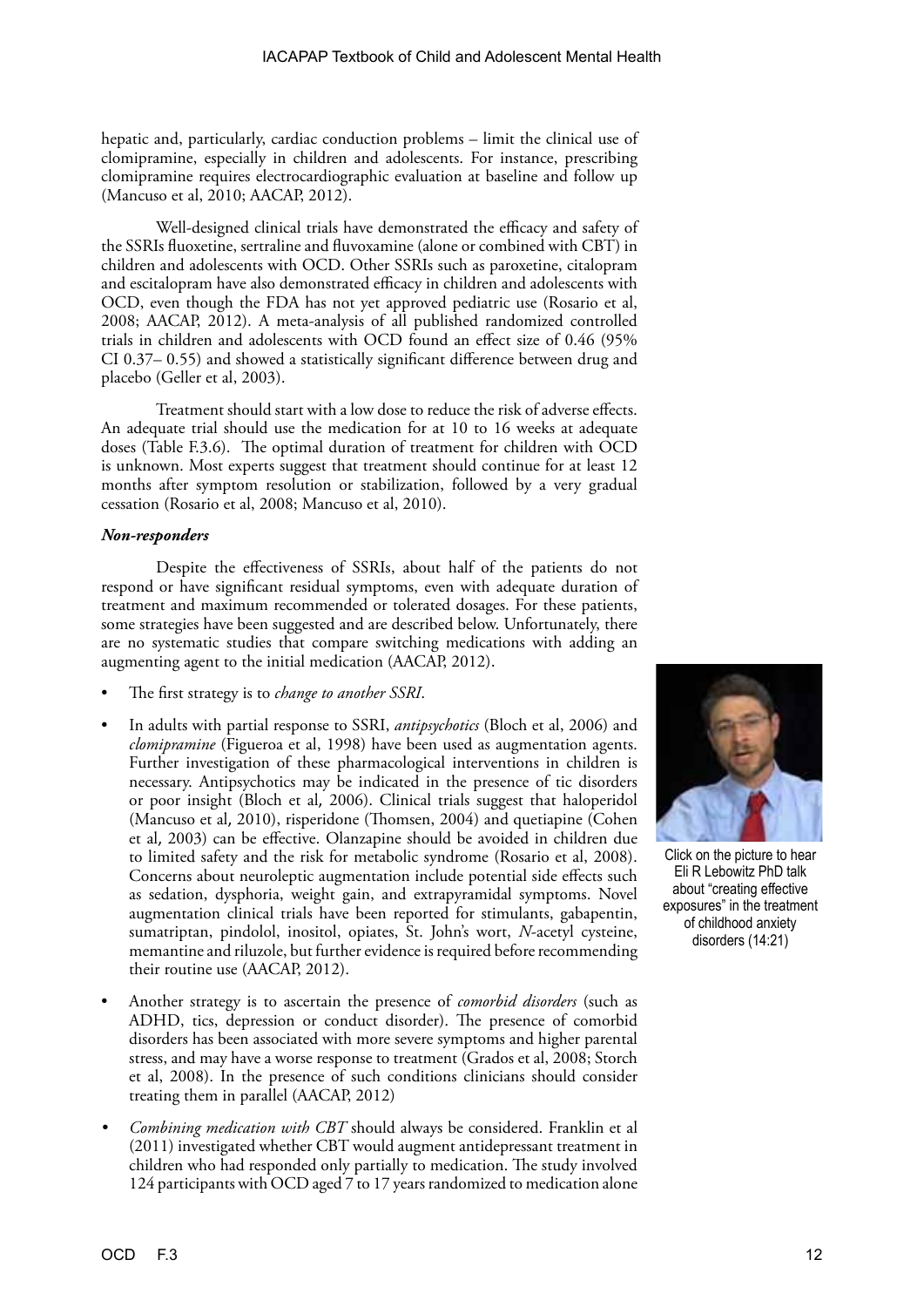The mother brought J, 9 years of age, because his teacher was concerned about his spending too much time doing exercises due to his concern that they had to be perfect. Also, J was leaving the classroom to wash his hands very often. His mother had also noticed the same at home.

J's was born after a lengthy delivery and showed moderated jaundice. J's father had been diagnosed with Tourette's syndrome during childhood, but had been free from symptoms for many years.

During the assessment interview J said he felt "itching" in his hands, which forced him to wash them repeatedly. He also said it took him a long time to do his homework because he needed to write and re-write everything until he felt that his handwriting was just right. J did not complain about his symptoms and did not avoid washing his hands although he spent about 2 hours a day doing it. He did not describe obsessive thoughts. When asked why he had to wash his hands or re-write things he said that he just had to do it. J does not have tics, in the past or currently.

Scores on the CYBOCS were 17 (zero for obsessions; 17 for compulsions). On the DYBOCS symptom dimensions, scores were zero for aggression, zero for sexual/religion, zero for hoarding, 12 for symmetry/ordering and 10 for contamination/ cleaning. The total severity score was 12 and impairment 10, with a global DYBOCS severity score of 22 (moderate).

J and his family were referred to a twice a week CBT program, with sessions lasting 60 minutes. The therapist noticed that parents were extremely worried about J's future and whether or not he would succeed in school. After 12 sessions (six weeks) J showed some improvement in symptoms but parents remained very anxious. For instance, even though J was spending less time doing his homework, his mother decided to help him daily and was practically doing the homework for him. The therapist decided to continue with CBT but only once a week and parents started to participate in the sessions. After 16 weeks (22 sessions), the CYBOCS score had decreased to 8 and the global DYBOCS score to 11, which meant symptoms remission. Parents were also confident on J's school abilities.

### **Comment**

This vignette illustrates a patient with OCD of moderate severity in symmetry/ordering and washing/contamination symptom dimensions. Symptoms were time consuming and compromised school performance. J had little insight about his symptoms. Even though J did not report obsessions, he showed sensory phenomena, both physical ("itching") and mental (perfectionism and "just right" feelings). Family history of Tourette's syndrome, birth trauma and jaundice increased vulnerability to OCD. Parents were very anxious and had a high score on the family accommodation scale.

Considering that symptoms were moderate and there were no comorbid disorders, the initial treatment recommendation was CBT. Fortunately, J. had access to professionals trained in CBT and the family agreed to this plan of action. Because OCD waxes and wanes and is potentially chronic, less intense maintenance CBT is advisable.

(SSRI), *medication plus conventional CBT* (apart from medication management visits a CBT protocol was administered by a psychologist consisting of 14 onehour sessions over 12 weeks involving psychoeducation, cognitive training, hierarchies of feared situations from least to most anxiety provoking to guide exposure treatment, exposure and response prevention) or *medication plus instruction in CBT* (a pharmacotherapist assigned to manage medication also provided instruction in CBT procedures that were administered according to protocol – 7 sessions over 12 weeks – with an average duration of 45 minutes; instructions included psychoeducation, establishing a simple symptom severity hierarchy, exposure and response prevention targets, and assigning homework). Two brief telephone check-ins were also conducted to provide guidance about CBT implementation at home. After 12 weeks of treatment 68.6% in the *medication plus conventional CBT* group were considered responders compared with 34.0% in the *medication plus instruction in CBT* group, and 30.0% in the medication alone group. That is, 14 CBT sessions delivered by a trained expert added to medication doubled the response rate while a less intense CBT treatment by a non-expert did not increased effectiveness over medication alone (Pediatric OCD Treatment Study, 2004; Franklin et al, 2011)

Beyond the search for new treatment strategies, identification of people *at-risk* of developing OCD is required in order to develop preventive strategies. Several genetic, familial, individual and environmental risk factors have been described (Table F.3.4). Apart from general measures to enhance mental health, currently there are no prevention programs of demonstrated effectiveness.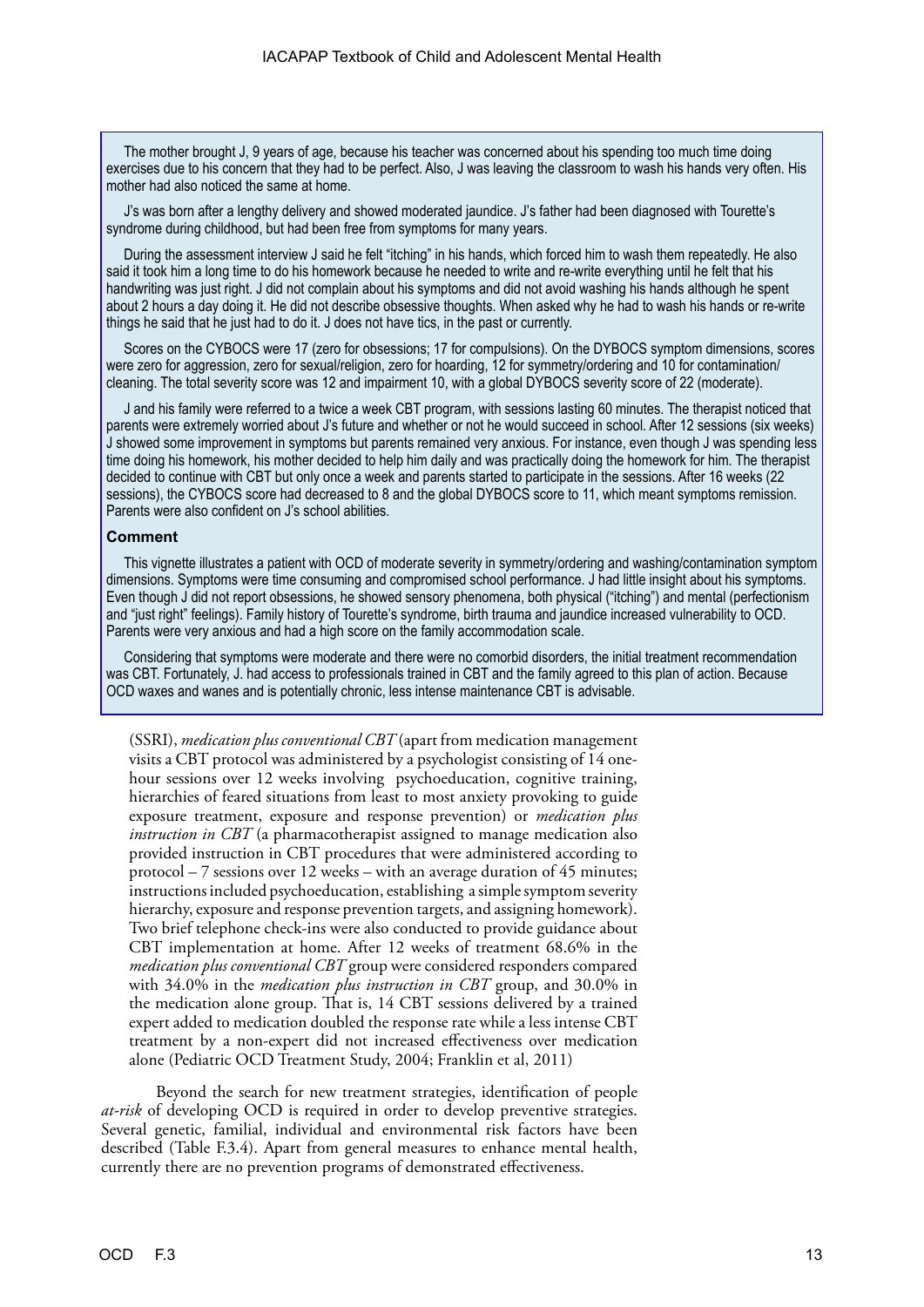| Table F.3.7<br>Summary of recommendations for the treatment of OCD                                                                                                                                                                                                                                               |                                                                                                                                                                                                                                                                                                                                                                                                                                 |  |  |  |
|------------------------------------------------------------------------------------------------------------------------------------------------------------------------------------------------------------------------------------------------------------------------------------------------------------------|---------------------------------------------------------------------------------------------------------------------------------------------------------------------------------------------------------------------------------------------------------------------------------------------------------------------------------------------------------------------------------------------------------------------------------|--|--|--|
| <b>TYPE</b>                                                                                                                                                                                                                                                                                                      | <b>RECOMMENDED TREATMENT</b>                                                                                                                                                                                                                                                                                                                                                                                                    |  |  |  |
| Mild (CYBOCS<br>score: 16-19*)                                                                                                                                                                                                                                                                                   | CBT alone (single or group, minimum 10 sessions)                                                                                                                                                                                                                                                                                                                                                                                |  |  |  |
| Moderate (CYBOCS<br>score: 20-29*)                                                                                                                                                                                                                                                                               | CBT alone or combined with an SSRI (minimum 10-<br>week trial)                                                                                                                                                                                                                                                                                                                                                                  |  |  |  |
| Severe (CYBOCS<br>score: 30-40*)                                                                                                                                                                                                                                                                                 | CBT+SSRI (minimum 10-week trial)<br>$\bullet$                                                                                                                                                                                                                                                                                                                                                                                   |  |  |  |
| <b>Remission (CYBOCS</b><br>total score less than<br>10)                                                                                                                                                                                                                                                         | Maintenance CBT (booster sessions for a minimum of<br>$\bullet$<br>12 months)<br>Maintenance of SSRI at an optimal dose for a minimum<br>$\bullet$<br>of 12 months                                                                                                                                                                                                                                                              |  |  |  |
| Partial response<br>(35% to 50%<br>decrease in<br><b>CYBOCS</b> score after<br>achieving the optimal<br>tolerated dose of<br>SSRI for a minimum<br>of 10 weeks)                                                                                                                                                  | Switch to another SSRI<br>$\bullet$<br>Augment with CBT (if not administered already)<br>$\bullet$<br>Augment with atypical antipsychotic (E.g. risperidone,<br>$\bullet$<br>quetiapine, aripiprazole or haloperidol)<br>Augment with clomipramine (ECG monitoring)<br>$\bullet$                                                                                                                                                |  |  |  |
| Non-response (less<br>than 35% symptom<br>remission)                                                                                                                                                                                                                                                             | Review diagnosis, comorbidities, compliance and<br>$\bullet$<br>family accommodation<br>Switch to another SSRI<br>$\bullet$<br>Augment with CBT (if not administered already)<br>$\bullet$<br>Augment with atypical antipsychotic (e.g., risperidone,<br>$\bullet$<br>quetiapine, aripiprazole or haloperidol)<br>Augment with clomipramine (ECG monitoring)<br>$\bullet$<br>Treat comorbid disorders concurrently<br>$\bullet$ |  |  |  |
| * March & Mulle (1998) severity criteria. CBT: cognitive behavior treatment provided by a<br>competent clinician trained in this form of treatment in sessions lasting at least 60 minutes;<br>CYBOCS: Children's Yale-Brown Obsessive Compulsive Scale scores, SSRI: selective<br>serotonin reuptake inhibitor. |                                                                                                                                                                                                                                                                                                                                                                                                                                 |  |  |  |

# **SUPPORT GROUPS AND ASSOCIATIONS**

When people are told they have a family member with OCD, they usually benefit from support groups to deal with it, particularly when the sufferer is a child or adolescent. Participating in a support group is helpful in handling the stress of raising a child with OCD. Support groups, that often have mental health professionals as advisers, meet regularly and seek to educate about the disorder, help people to recognize symptoms, reduce family accommodation, and find the right treatment. Getting together with people who face the same problems gives an opportunity to exchange experiences, discuss how others handle the symptoms and learn more about the disorder. Support groups can also be helpful for the patients, although less so in the case of children. A list of patient and family associations in several countries can be found at<http://www.geonius.com/ocd/organizations.html>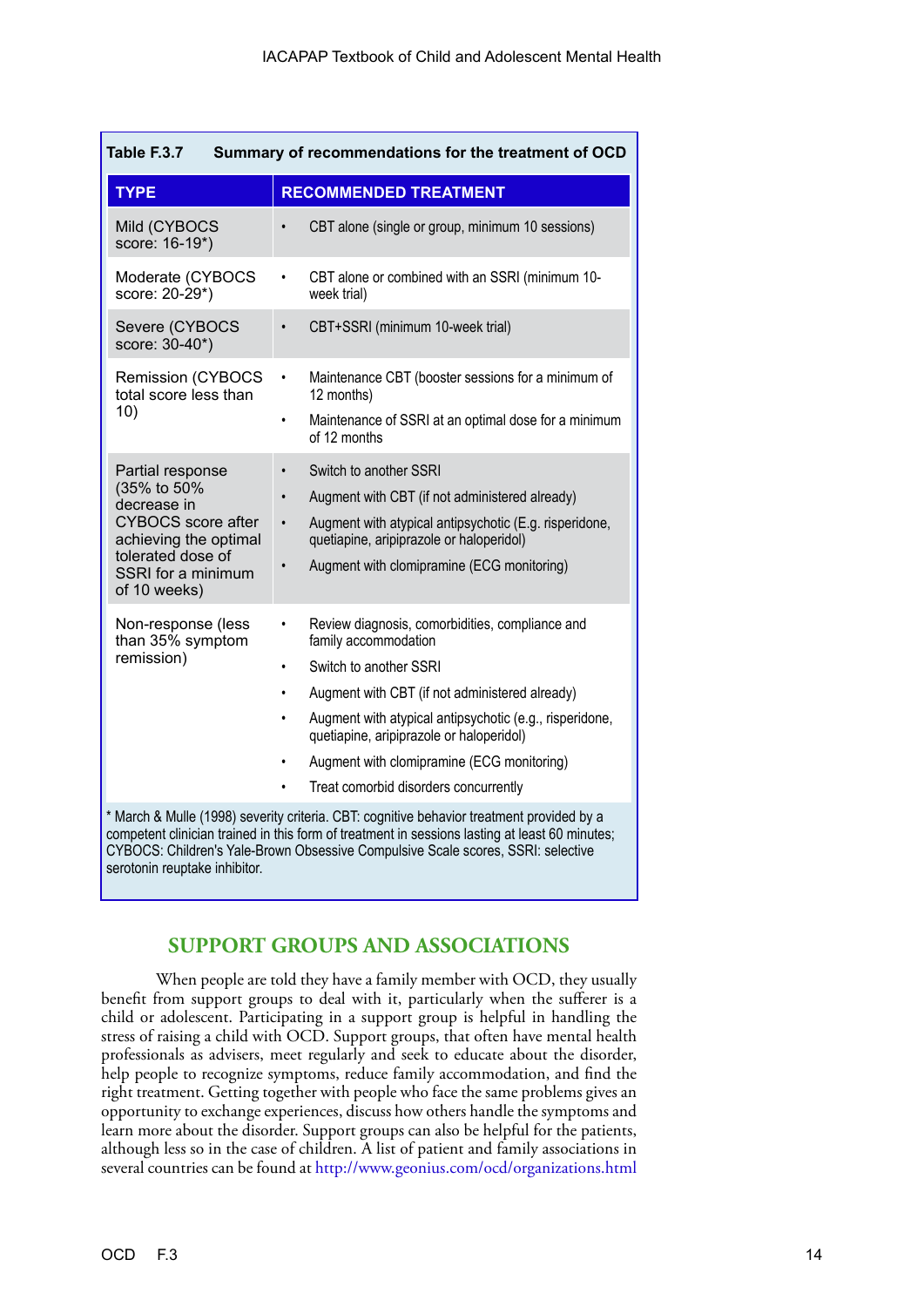# **REFERENCES**

- AAcap (2012). Practice parameter for the assessment and treatment of children and adolescents with obsessive compulsive disorder. *Journal of the American Academy of Child & Adolescent Psychiatry*, 51:98-113.
- Abramowitz JS, Whiteside SP, Deacon BJ (2005). The effectiveness of treatment for pediatric obsessivecompulsive disorder: a meta-analysis. *Behavior Therapy,* 36:55–63.
- Alvarenga PG, Hounie AG, Mercadante MT et al (2007). Obsessive compulsive disorder: historical overview. In Storch E, Geffken G, Murphy T (eds) *Handbook of Child and Adolescent Obsessive-Compulsive Disorder*. New York: Routledge, 1-21.
- American Psychiatric Association (2000). *Diagnostic and Statistical Manual of Mental Disorders*, Fourth Edition, Revised. Washington, DC: American Psychiatric Association.
- Amir N, Freshman M, Foa EB (2000). Family distress and involvement in relatives of obsessivecompulsive disorder patients. *Journal of Anxiety Disorders,*14:209-217.
- Barrett PM, Farrell L, Pina AA et al (2008). Evidence-based psychosocial treatments for child and adolescent obsessive-compulsive disorder. *Journal of Clinical Child and Adolescent Psychology,* 37:131-55.
- Bienvenu OJ, Samuels JF, Wuyek LA, Liang KY et al (2012). Is obsessive-compulsive disorder an anxiety disorder, and what, if any, are spectrum conditions? A family study perspective. Psychological Medicine, 42:1-13.
- Bloch MH, Landeros-Weisenberger A, Kelmendi B et al (2006). A systematic review: antipsychotic augmentation with treatment refractory obsessive-compulsive disorder. *Molecular Psychiatry,*11:795.
- Bloch MH, Landeros-Weisenberger A, Rosario MC et al (2008). Meta-analysis of the symptom structure of obsessive-compulsive disorder. *American Journal of Psychiatry,*165:1532-1542.
- Calvocoressi L, Mazure C, Kasl S et al (1999). Family accommodation of obsessive-compulsive symptoms: instrument development and assessment of family behavior. *Journal of Nervous and Mental Disease,*  187:632-642.
- Chamberlain SR, Blackwell AD, Fineberg NA et al (2005). The neuropsychology of obsessive-compulsive disorder: The importance of failures in cognitive and behavioral inhibition as candidate endophenotypic markers. *Neuroscience & Biobehavioral Reviews*, 29:399-419.
- Cohen LS (2003). Quetiapine in treatment-resistant obsessivecompulsive disorder. *Journal of the American Academy of Child & Adolescent Psychiatry,* 42:623-624.
- Delorme R, Betancur C, Callebert J et al (2005). Platelet serotonergic markers as endophenotypes for obsessivecompulsive disorder. *Neuropsychopharmacology,* 30:1539-1547.
- Dell'Osso B, Altamura AC, Mundo E et al (2007). Diagnosis and treatment of obsessive-compulsive disorder and related disorders. *International Journal of Clinical Practice,* 61:98-104.
- de Mathis MA, Diniz JB, Shavitt RG et al (2009). Early onset obsessive-compulsive disorder with and without tics. *CNS Spectrums*, 14:362-370.
- de Mathis MA, do Rosario MC, Diniz JB et al (2008). Obsessive-compulsive disorder: influence of age at onset on comorbidity patterns. *European Psychiatry*, 23:187-94
- Evans DW, Milanak ME, Medeiros B et al (2002). Magical beliefs and rituals in young children. *Child Psychiatry & Human Development*, 33:43-58.
- Figueroa Y, Rosenberg DR, Birmaher B et al (1998). Combination treatment with clomipramine and selective serotonin reuptake inhibitors for obsessivecompulsive disorder in children and adolescents. *Journal of Child & Adolescent Psychopharmacology,* 8:61-67.
- Flament MF, Whitaker A, Rapoport JL et al (1988). Obsessive compulsive disorder in adolescence: an epidemiological study. *Journal of the American Academy of Child & Adolescent Psychiatry*, 27:764-771.
- Franklin ME, Sapyta J, Freeman JB et al (2011). Cognitive behavior therapy augmentation of pharmacotherapy in pediatric obsessive-compulsive disorder: The Pediatric OCD Treatment Study II (POTS II) randomized controlled trial. *Journal of the American Medical Association,* 306:1224-1232.
- Freeman JB, Garcia AM, Coyne L et al (2008). Early childhood OCD: preliminary findings from a family-based cognitive-behavioral approach. *Journal of the American Academy of Child & Adolescent Psychiatry*, 47:593-602.
- Friedlander L, Desrocher M (2006). Neuroimaging studies of obsessive-compulsive disorder in adults and children. *Clinical Psychology Reviews*, 26:32-49.
- Geller D, Biederman J, Jones J et al (1998). Juvenile obsessive compulsive disorder a developmental subtype of the disorder? A reviewof the pediatric literature. *Journal of the American Academy of Child & Adolescent Psychiatry*, 37:420-427.
- Geller DA (2006). Obsessive-compulsive and spectrum disorders in children and adolescents. *Psychiatric Clinics of North America*, 29:352-370
- Geller DA, Biederman J, Stewart ES et al (2003)*.* Which SSRI? A meta-analysis of pharmacotherapy trials in pediatric obsessive compulsive disorder. *American Journal of Psychiatry,* 160:1919-1928.
- Grados M, Riddle MA (2008). Do all obsessive-compulsive disorder subtypes respond to medication? *International Review of Psychiatry*, 20:189–193.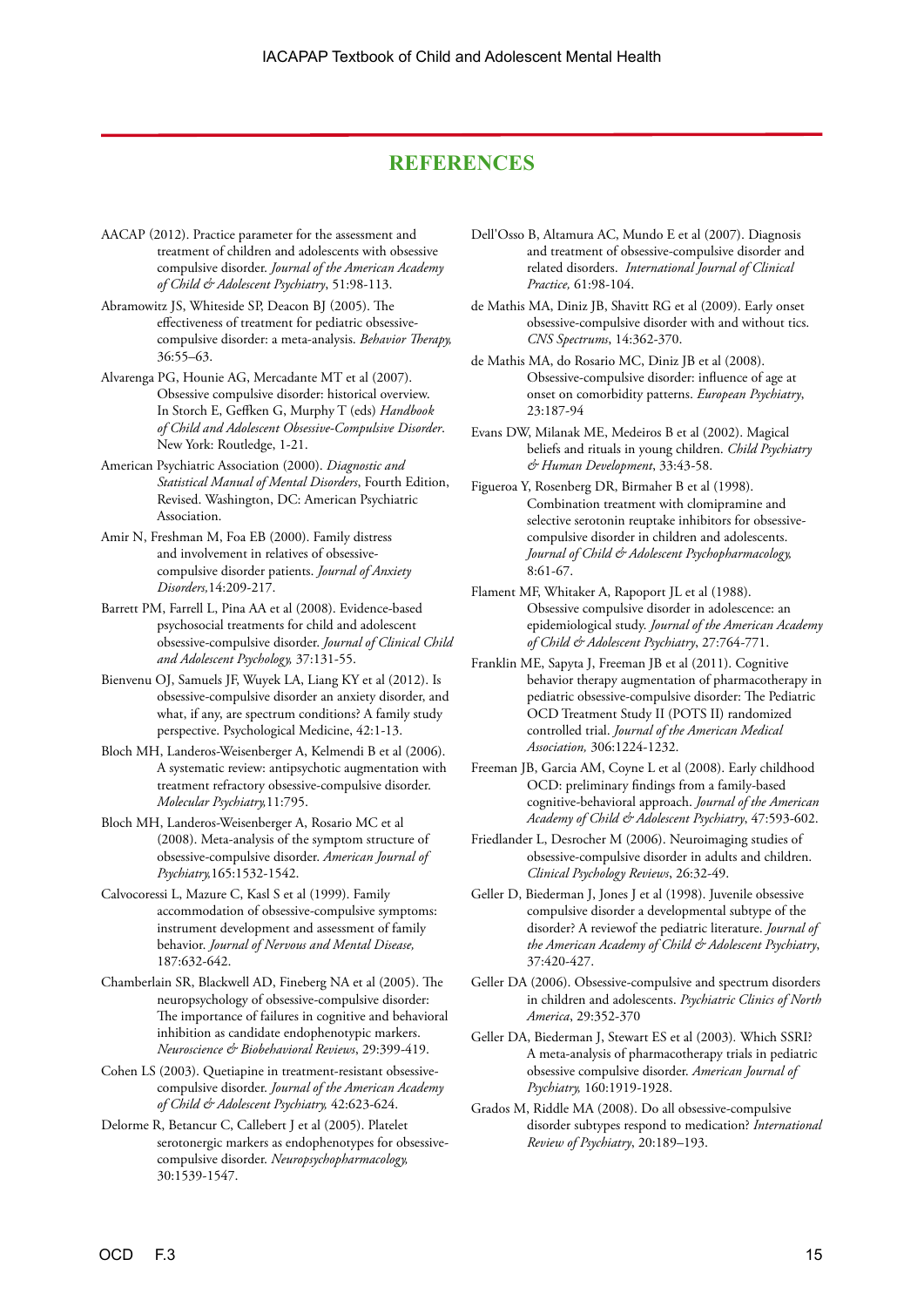- Grisham JR, Anderson TM, Poulton R et al (2009). Childhood neuropsychological deficits associated with adult obsessive-compulsive disorder. *British Journal of Psychiatry*, 195:138-141.
- Heyman I, Fombonne E, Simmons H et al (2003). Prevalence of obsessive compulsive disorder in the British nationwide survey of child mental health. *International Review of Psychiatry*, 15:178-184.
- Hollander E, Greenwald S, Neville D (1998). Uncomplicated and comorbid obsessive-compulsive disorder in an epidemiological sample. *CNS Spectrums*, 3:10–18.
- Hounie AG, Pauls DL, do Rosario-Campos MC et al (2007). Obsessive-compulsive spectrum disorders and rheumatic fever: a family study. *Biological Psychiatry*, 61:266-272.
- Kessler RC, Berglund P, Demler O et al (2005). Lifetime prevalence and age-of-onset distributions of DSM-IV disorders in the National Comorbidity Survey Replication. *Archives of General Psychiatry*, 62:593- 602.
- Leckman JF, Bloch MH, King RA (2009). Symptom dimensions and subtypes of obsessive-compulsive disorder: a developmental perspective. *Dialogues in Clinical Neurosciences*,11:21-33.
- Leckman JF, Herman AE (2002). Maternal behavior and developmental psychopathology. *Biological Psychiatry*, 51:27-43.
- Mancuso E, Faro A, Joshi G et al (2010). Treatment of pediatric obsessive-compulsive disorder: a review. *Journal of Child & Adolescent Psychopharmacology*, 20:299-308.
- March JS, Mulle K (1998). *OCD in Children and Adolescents: A Cognitive-Behavioral Treatment Manual*. New York: Guildford Press.
- Mataix-Cols D, Nakatani E, Micali N et al (2008). Structure of obsessive-compulsive symptoms in pediatric OCD. *Journal of the American Academy of Child & Adolescent Psychiatry*, 47:773-778.
- Mataix-Cols D, Rosario-Campos MC, Leckman JF (2005). A multidimensional model of obsessive-compulsive disorder. *American Journal of Psychiatry,*162:228-238.
- McKay D, Piacentini J, Greisberg S et al (2006). The structure of childhood obsessions and compulsions: dimensions in an outpatient sample. *Behavior Research and Therapy,* 44:137-146.
- Mercadante MT, Diniz JB, Hounie AG et al (2005). Obsessivecompulsive spectrum disorders in rheumatic fever patients. *Journal of Neuropsychiatry & Clinical Neurosciences*, 17:544-547.
- Micali N, Heyman I, Perez M et al (2010). Long-term outcomes of obsessive-compulsive disorder: follow-up of 142 children and adolescents. *British Journal of Psychiatry*, 197:128-134.
- Miguel EC, Leckman JF, Rauch S et al (2005). Obsessivecompulsive disorder phenotypes: implications for genetic studies. *Molecular Psychiatry*, 10:258-275.
- O'Connor KP, Aardema F, Robillard S et al (2006). Cognitive behaviour therapy and medication in the treatment of obsessive-compulsive disorder. *Acta Psychiatrica Scandinavica*, 113:408-419.
- Pediatric OCD Treatment Study (POTS) Team (2004). Cognitive-behavior therapy, sertraline, and their combination for children and adolescents with obsessive-compulsive disorder: the Pediatric OCD Treatment Study (POTS) randomized controlled trial. *Journal of the American Medical Association,* 292:1969- 1976.
- Piacentini J, Langley AK (2004). Cognitive-behavioral therapy for children who have obsessive-compulsive disorder. *Journal of Clinical Psychology,* 60:1181–1194.
- Rosario MC, Alvarenga PG, de Mathis A et al (2008). Obsessivecompulsive disorder in childhood. In Banaschewski T, Rohde LA (eds) *Biological Child Psychiatry. Recent Trends and Developments.* Basel: Karger, pp83–95.
- Rosario-Campos MC, Leckman, JF, Curi M et al (2005). A family study of early-onset obsessive-compulsive disorder. *American Journal of Medical Genetics Part B: Neuropsychiatric Genetics*, 136:92-97.
- Rosario-Campos MC, Leckman JF, Mercadante MT et al (2001). Adults with early-onset obsessive-compulsive disorder. *American Journal of Psychiatry*, 158:1899- 1903.
- Rosario-Campos MC, Miguel EC, Quatrano S et al (2006). The Dimensional Yale-Brown Obsessive-Compulsive Scale (DY-BOCS): an instrument for assessing obsessive-compulsive symptom dimensions. *Molecular Psychiatry,*11:495-504.
- Rosario MC, Prado HS, Borcato S et al (2009). Validation of the University of São Paulo Sensory Phenomena Scale: initial psychometric properties. *CNS Spectrums*, 14:315-323.
- Rotge JY, Guehl D, Dilharreguy B et al (2008). Provocation of obsessive-compulsive symptoms: a quantitative voxel-based meta-analysis of functional neuroimaging studies. *Journal of Psychiatry & Neuroscience*, 33:405– 412.
- Steketee G (1999). *Overcoming Obsessive-Compulsive Disorder. Best Practices for Therapy*. Canada: Empirically Based Treatment Protocols, Raincoat Books: 9-10.
- Stewart SE, Geller DA, Jenike M et al (2004). Long term outcome of pediatric obsessive compulsive disorder: a meta-analysis and qualitative review of the literature. *Acta Psychiatrica Scandinavica*, 110:4-13
- Storch EA, Merlo LJ, Larson MJ et al (2008). Impact of comorbidity on cognitive-behavioral therapy response in pediatric obsessive-compulsive disorder. *Journal of the American Academy of Child & Adolescent Psychiatry*, 47:583–592.
- Swedo SE, Leckman JF, Singer HS *(personal communication*). Evolving from PITANDS and PANDAS to PANS (pediatric acute-onset neuropsychiatric syndrome)
- Thomsen PH (2004). Risperidone augmentation in the treatment of severe adolescent OCD in SSRIrefractory cases: a case-series. *Annals of Clinical Psychiatry*, 16:201-207.
- Tükel R, Ertekin E, Batmaz S et al (2005). Influence of age of onset on clinical features in obsessive-compulsive disorder. *Depression and Anxiety*, 21:112-117.